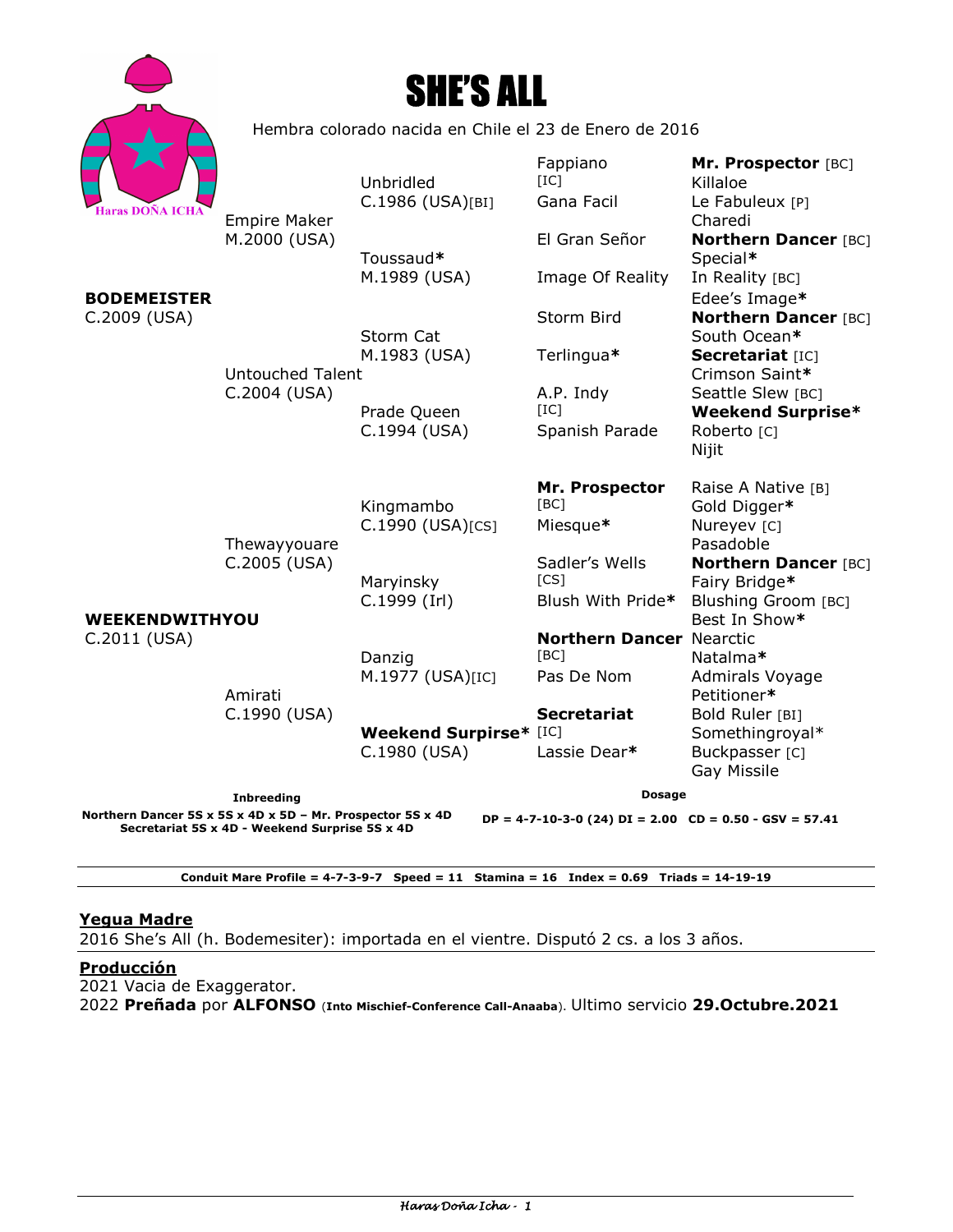# **LINEA PATERNA**

**BODEMEISTER** (**2009**). Ganador de 2 cs. a los 2 años en 6 actuaciones en USA, incl. Arkansas Derby **(Gr.1)**, figuró cinco veces 2°, incl. Kentucky Derby **(Gr.1)**, Preakness Stakes **(Gr.1)**, San Felipe Stakes **(Gr.2)**. US\$ 1,304,800.

Es padre de **ALWAYS DREAMING** (Kentucky Derby Presented by Yum! Brands**-Gr.1**, Xpressbet Florida Derby**-Gr.1**; 3° Jim Dandy S Presented by NYRA Bets**-Gr.2**. US\$ 2,344,700. **Padrillo**), **AMERICAN ANTHEM** (Woody Stephens S**-Gr.2**, Lazaro Barrera S**-Gr.3**; 2° Sham S**-Gr.3**; 3° H Allen Jerkens S**-Gr.1**, Santa Anita Sprint Championship S**-Gr.1**. US\$ 485,545), **O DIONYSUS** (Miracle Wood S; 2° Federico Tesio S, Marylander S, etc. US\$ 216,272), **BODE'S DREAM** (Astoria S, House Party S, etc. US\$ 202,905), **KENDA** (Special Goddess S. US\$ 115,225), **MAGICALMEISTER** (John Battaglia Memorial S, etc.), **Royal Copy**, **Dharmaster**, **Lucky Bode**, etc…

### **LINEA MATERNA**

# **1ª madre**

- 2011 Weekendwithyou (h. Thewayyouare): no corrió en USA. Importada en 2015. Madre de: 2015 Jurere (h. Take Charge Indy): 6 figs. en 7 actuaciones en USA. US\$ 18,950. Madre de: 2020 Jer D (m. Destin):
	- 2016 She's All (h. Bodemeister): **ver arriba**.

2018 Old Story (h. Strong Mandate): disputó 2 cs. a los 3 años. En la reproducción.

# **2ª madre**

90 Amirati (h. Danzig): ganadora en 5 actuaciones en Inglaterra. US\$ 5.459. Es hermana materna de **A.P. INDY** (*Caballo del Año. Campéon Mayor, 1992 en USA*. **Padrillo Lider**), **SUMMER SQUALL** (Preakness Stakes**-Gr.1**. **Padrillo**), **WELCOME SURPRISE (Gr.3)**, Weekend Storm (madre de **COURT VISION**, **SMART SURPRISE**). Madre de:

- 95 **Festival Song** (h. Irish River): fig. en Inglaterra, incl. 2ª Silver Flash Stakes; 3ª Rockingham Handicap. US\$ 23.131. Madre de ganadores.
- 96 Almond Essence (h, Seattle Skle): no corrió en USA. Exportada a Australia. Madre de:
	- 04 **EGO'S DARE** (cast. Hussonet): 6 cs. en Australia, incl. Travel TheWorld Hall Mark Stakes; 3º TCL Electronics QTC Cup **(Gr.2)**, IPG Print W. J. Healy Stakes **(Gr.3)**, Strongbow Spark Falvelon Handicap, Razor Sharp Stakes. AUS\$ 312,675.
	- 05 Flavoured (h. Hussonet): 3 cs. en 8 actuacioens en Australia. AUS\$ 22,600. Madre de:
		- 11 **Aerobar** (h. Flying Spur): 2 cs. en Australia; 3ª Lonhro Oplate **(L)**. AUS\$ 128,109. 13 **HONESTY PREVAILS** (h. Redoute's Choise): ganadora en su debut en Australia del ATC Widden Stakes **(Gr.3)**; 4ª Reisiling Stakes **(Gr.2)**. AUS\$ 240,375. Madre de: 18 **PROFONDO** (m. Deep Impact): 2 c. en Australia, incl. ATC Spring Champion Stakes **(Gr.1)**; 2° ATC Gloaming Stakes **(Gr.3)**. AUS\$ 638,750.
- 98 Jendalawi (m. Quiet American): 2 cs. en USA. US\$ 30,696.
- 99 Quiet Weekend (h. Quiet American): ganadora en USA. US\$ 15,000. Madre de:
	- 04 Step In Line (m. Giant's Causeway): ganador en USA. US\$ 16,854.
	- 09 Classic Corinthian (cast. Corinthian): 5 cs. en USA. US\$ 58,586.
	- 11 Rum Point (m. Malibu Moon): ganador en USA. US\$ 104,730.
- 00 Amber Myth (h. Holy Bull): disputó 5 cs. en USA. Importada en 2014. Madre de:
	- 07 Truly A Myth (h. Yes It's True): 4 cs. en USA. US\$ 96,377. En la reproducción.
	- 08 Brooklyn Legend (cast. Congrats): 2 cs. en USA.US\$ 45,012.
	- 09 Conzig (h. Congrats): 2 cs. en USA. US\$ 45,012.
	- 10 Myth Master (cast. Master Command): 2 cs. en USA. US\$ 62,018.
	- 13 Blue World (h. Eddington): importada en 2014. Figs. en Chile.
	- 14 Amber Moon (h. Malibu Moon): disputó 2 cs. en Chile. En la reproducción.
- 01 Through Endeavour (cast. Gulch): ganador en USA. US\$ 40,958.
- 02 **Trade Only** (h. Unbridled): 2 cs.; 3ª Hermosa Beach Handicap. US\$ 88.320. Madre de:
	- 10 **MIDNIGHT WATCH** (h. Stormy Atlantic): 3 cs. en 5 actuaciones en USA, incl. Riskaverse Stakes; 4º Lake George Stakes **(Gr.2)**. US\$ 161,620. Madre de ganadores.
	- 11 Think Tank (cast. Bernardini): ganador en USA. US\$ 7,665.
- 14 **FULLY VESTED** (cast. Discreet Cat): 4 cs. en USA, incl. Aqueduct Turf Sprint Championship Stakes; 3° Belmont Turf Sprint Invitational Stakes **(L)**. US\$ 316,369. 04 Raffles Light (h. Gulch): no corrió. Madre de:
	- 08 So Tempted (h. Broken Vow): 6 cs. en USA. US\$ 147,228.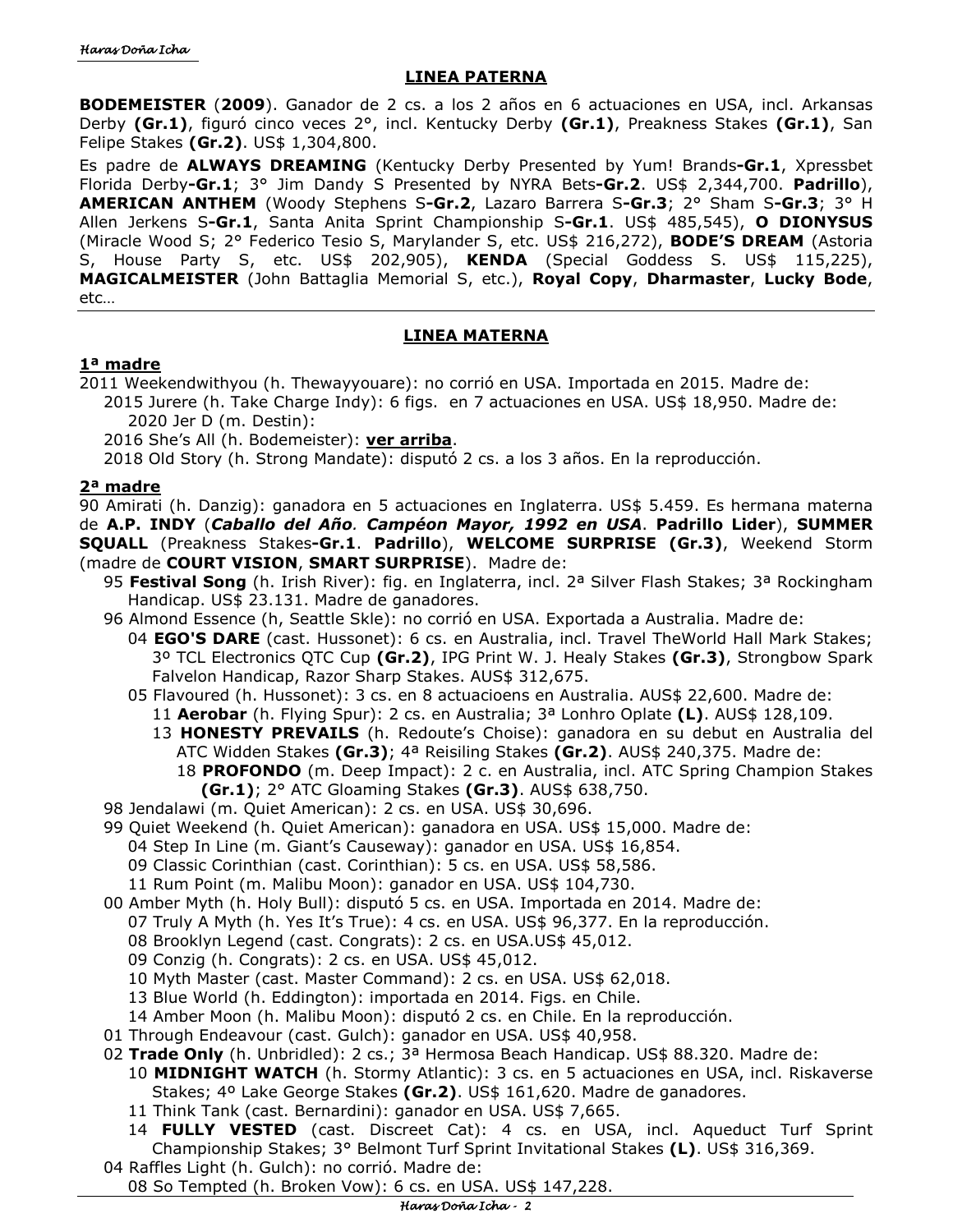- 06 Elusive Surprise (h. Elusive Quality): 3 cs. en USA. US\$ 51,580. Madre de:
	- 12 **SURPRISING SOUL** (cast. Perfect Soul): 7 cs. en USA, incl. Lonwsomw Glory Handicap NSA **(Gr.1)**, National Hunt Cup Hurdle **(Gr.3)**, Marcellus Frost Champion Hurdle Stakes, Michael G. Walsh Novice Stakes; 2° Calvin Houghand Iroquoiw Hurdle Stakes-NSA **(Gr.1)**, Foxbrook ChampionHurdle Stakes; 3° Jonathan Kaiser Novice Stakes. US\$ 380,440.
	- 14 **SURPRSINGLYPERFECT** (cast. Perfect Soul): 9 cs. en USA, incl. Con Jackson Stakes, 2 veces. US\$ 118,338.
- 09 Harlan's Weekend (cast. Harlan's Holiday): ganador en USA. US\$ 8,021.
- 10 Unabiding Citizen (cast. Proud Citizen): 5 cs. en USA. US\$ 75,901.
- 11 Weekendwithyou (h. Thewayyouare): **ver arriba**.

# **3ª madre**

80 **WEEKEND SURPRISE** (h. Secretariat): [Reine des Meres]. Broodmare of The Year in USA, 1992. Ganadora de 7 cs., incl. Schuylerville Stakes **(Gr.3)**, Golden Rod Stakes **(Gr.3)**, Pocahontas Stakes; 2ª La Canada Stakes **(Gr.1)**, El Encino Stakes **(Gr.3)**, Rosedale S, Cumberland H, Pleasant Hill Stakes; 3ª Frizette Stakes **(Gr.1)**, Matron Stakes **(Gr.1)**, Santa Margarita Invitational H **(Gr.1)**, Delaware Handicap **(Gr.1)**, Long Look Stakes **(Gr.2)**, Black Eyed Susan S **(Gr.2)**, La Troienne Stakes. US\$ 402.892. Madre de:

- 87 **SUMMER SQUALL** (m. Storm Bird): 13 cs., incl. Preakness Stakes **(Gr.1)**, Hopeful Stakes **(Gr.1)**, Pennsylvania Derby **(Gr.2)**, Blue Grass Stakes **(Gr.2)**, Saratoga Special Stakes **(Gr.2)**, Jim Beam Stakes **(Gr.2)**, Fayette Handicap **(Gr.2)**, Bashford Manor Stakes **(L)**, Kentucky Breeders' Cup Stakes; 2º Kentucky Derby**(Gr.1)**, Pimlico Special H **(Gr.1)**, Washington Park Handicap **(Gr.2)**, Swale S **(Gr.3)**. US\$ 1.844.282. **Padrillo**.
- 88 **Honor Grades** (m. Danzig): 5 cs.; 2º Derby Trial Stakes **(Gr.3)**; 3º Kentucky Jockey Club Stakes **(Gr.3)**, Iroquois Stakes **(Gr.3)**. US\$ 173.953. **Padrillo**. Murió, 2002.
- 89 **A.P. INDY** (m. Seattle Slew): *Caballo del Año. Campéon Mayor, 1992 en USA*. Ganador de 8 cs. en 11 actuaciones, incl. Hollywood Futurity **(Gr.1)**, Breeders' Cup Classic **(Gr.1)**, Belmont Stakes **(Gr.1)**, Santa Anita Derby **(Gr.1)**, San Rafael Stakes **(Gr.2)**, Peter Pan Stakes **(Gr.2)**; 3º Jockey Club Gold Cup Stakes **(Gr.1)**. US\$ 2.979.815. **Padrillo Líder**.
- 90 Amirati (h. Danzig): **ver arriba**.
- 92 Weekend Storm (h. Storm Bird): no corrió. Murió, 2009. Madre de:
	- 97 **GARCIA MARQUEZ** (cast. Gulch): ganador en 4 actuaciones en Inglaterra; y 6 cs. en Hong Kong, incl. Queen Mother's Cup, Centenary Vase; 2º Hong Kong Champions & Chater Cup. US\$ 804.449.
	- 02 **City Weekend** (m. Carson City): 8 cs.; 2º Vincent A. Moscarelli Memorial Stakes **(L)**. US\$ 270.273. **Padrillo**.
	- 03 **LORD SNOWDON** (cast. Seeking The Gold): 8 cs., incl. Paumonok Handicap; 2º General George Breeders' Cup Handicap; 3º Metropolitan Handicap **(Gr.1)**; 4º Donald LeVine Memorial Handicap. US\$ 421.810.
	- 04 **SMART SURPRISE** (h. Smart Strike): 7 cs., incl. Hendrie Stakes **(Gr.3)**, Bessarabian Stakes, Chou Croute Handicap, Hill'N'Dale S, Ontario Matron Stakes; 2ª Whimsical Stakes **(Gr.3)**; 3ª Bessarabian Stakes, Belle Mahone Stakes. US\$ 508,709. Madre de:
		- 13 **MOONLIT PROMISE** (h. Malibu Moon): 8 cs. en Canadá, incl. Bessarabian Stakes **(Gr.2)**, dos veces, Ontario Fashion Stakes **(Gr.3)**, La Lorgnette Stakes, Sweet Briar Too Stakes, dos veces; 2ª Whimsical Stakes **(Gr.3)**, Duchess Stakes; 3ª Hendrie Stakes **(Gr.3)**, Ontario Fashion Stakes **(Gr.3)**. US\$ 507,462.
	- 05 **COURT VISION** (m. Gulch): 9 cs., incl. Breeders' Cup Mile **(Gr.1)**, Shadwell Turf Mile Stakes **(Gr.1)**, Hollywood Derby **(Gr.1)**, Gulfstream Park Turf Handicap **(Gr.1)**, Woodbine Mile Stakes **(Gr.1)**, Remsen Stakes **(Gr.2)**, Jamaica Handicap **(Gr.2)**, Iroquois Stakes **(Gr.3)**; 2º Maker's Mark Mile **(Gr.1)**, Woodford Reserve Turf Classic **(Gr.1)**, Virginia Derby **(Gr.2)**; 3º Wood Memorial Stakes **(Gr.1)**, Woodford Reserve Turf Classic **(Gr.1)**, Gulfstream Park Turf Handicap **(Gr.2)**, Fountain of Youth Stakes **(Gr.2)**. US\$ 3.741.802. **Padrillo** en USA y Chile.
	- 06 **Weekend Strike** (h. Smart Strike): 2 cs.; 2ª Sweetest Chant Stakes. US\$ 83.826. Madre de:
		- 15 **SIZZLING** (h. Galileo): 3 cs en Irlanda, incl. Give Thanks Stakes **(Gr.3)**, Winnie Roe Stakes **(L)**; 2ª Stanerra Stakes **(Gr.3)**, C.L. & M.F. Weld Park Stakes **(Gr.3)**; 3ª Munster Oaks **(Gr.3)**, Silver Stakes **(L)**, Naas Oaks Trial **(L)**. £ 118,445.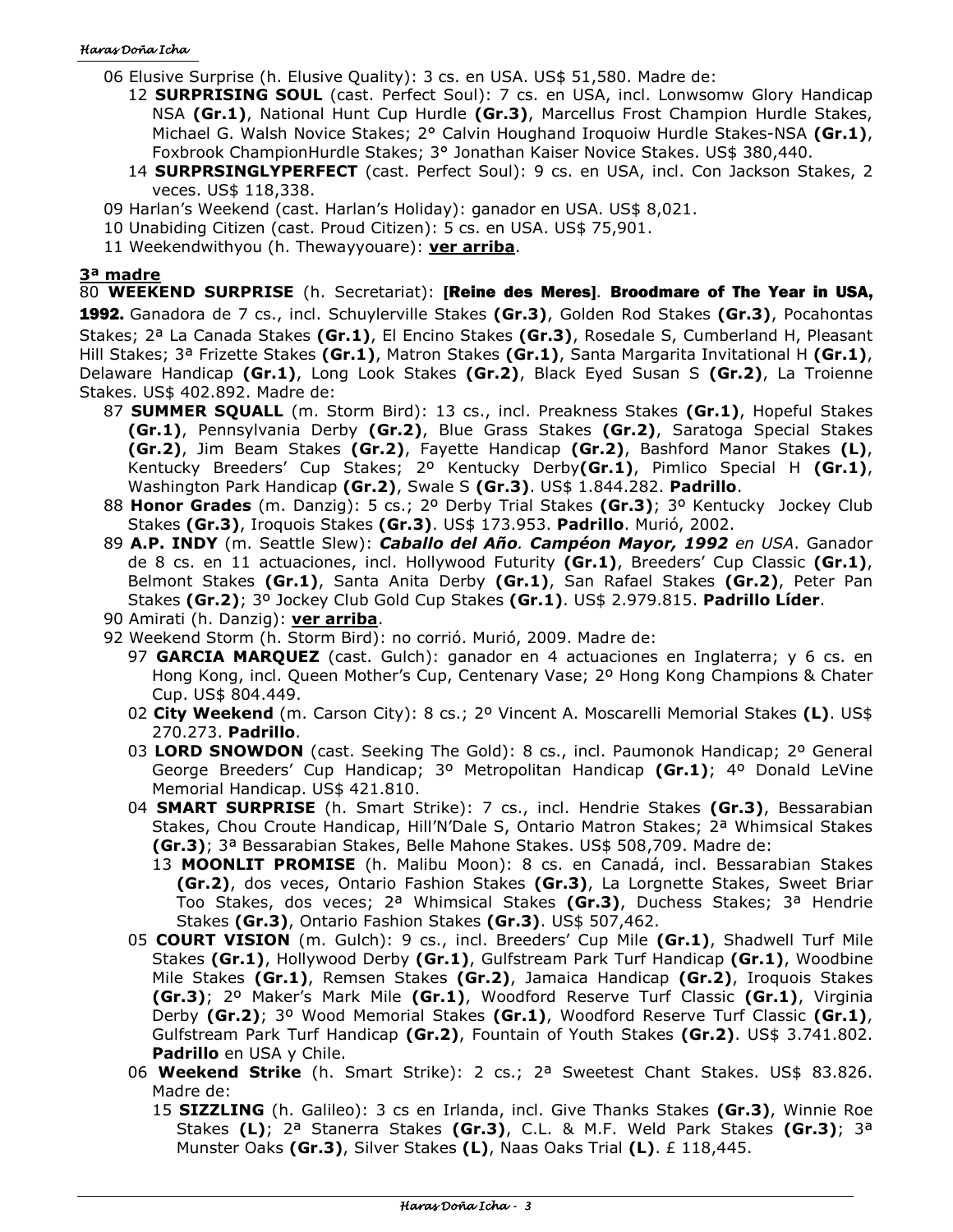- 07 **Hailstone** (m. City Zip): 2 cs.; 2º Connaught Cup Stakes **(Gr.2)**; 3º Nijinsky Stakes **(Gr.2)**, Sky Classic Stakes **(Gr.2)**, Pan American Stakes **(Gr.2)**, John's Call Stakes. US\$ 271.771.
- 93 **Weekend In Seattle** (h. Seattle Slew): 3 cs.; 3ª Coaching Club American Oaks **(Gr.1)**, Florida Oaks **(Gr.3)**. US\$ 147.245. Madre de:
	- 98 Weekend Gold (h. Seekig The Gold): 2 cs. en USA. US\$ 83,941. Madre de:
		- 06 Levavitsa (h. Awesome Again): no corrió en USA. Exportada a Rusia. Madre de:
			- 17 **LETNYAYA NOCH** (h. Incandescent Star): 3 cs. en Rusia, incl. Russian Oaks **(Gr.1)**, Kuban River Stakes **(Gr.2)**, Fillie Trial Stakes **(Gr.3)**; 2ª 2yo Grand Prix **(Gr.1)**, Struna Stakes **(Gr.3)**, Analogichnaya Stakes-1000 Guineas **(Gr.2)**; 3ª South Of Russian Grand Prix **(Gr.1)**. RUB 1,417,400.
		- 18 **LADANKA** (h. Quiet Money): 2 cs. en Rusia, incl. Volga River Stakes **(Gr.3)**.
	- 04 Sky Beam (h. Kingmambo): disputó 7 cs. en Inglaterra. Madre de:
		- 09 **SKY KINGDOM** (m. Empire Maker): 6 cs. en USA, incl. Tokyo City Cup Stakes **(Gr.3)**, 2 veces, American Flag Stakes; 2º Cougar II Handicap **(Gr.3)**, dos veces; 3º Hollywood Gold Cup Handicap **(Gr.1)**, Brooklyn Invitational Stakes **(Gr.2)**, Cougar II Handicap **(Gr.3)**. US\$ 532.122.
	- 05 **MAMBO IN SEATTLE** (m. Kingmambo): 4 cs. en USA, incl. Henry Walton Stakes; 2º Travers Stakes **(Gr.1)**; 3º Tenacious Handicap US\$ 400.741. **Padrillo** en Sudáfrica.
- 97 **WELCOME SURPRISE** (h. Seeking The Gold): 2 cs. en 9 actuaciones, incl. Dogwood Stakes **(Gr.3)**. US\$ 143.574. Madre de:
	- 06 Stormy Welcome (h. Storm Cat): no corrió en USA. Madre de:
		- 13 **Welcoming** (h. Tapit): 3 cs. en USA; 3ª Soaring Softly Stakes, Wild Applause Stakes. US\$ 179,812.
	- 08 Guest House (h. Ghostzapper): ganadora en USA. US\$ 43,041. Madre de:
		- 14 **GUEST SUITE** (cast. Quality Road): 6 cs. en USA, incl. LeComte Stakes **(Gr.3)**, Fifth Season Stakes; 2° Good Lord Stakes; 3° Ben Ali Stakes **(Gr.3)**, Street Sense Stakes, Michael G. Shaefer Memorial Stakes, Praire Bayou Stakes. US\$ 489,800.
- 99 Lassie's Legacy (h. Deputy Minister): ganadora en 8 actuaciones. US\$ 33.370. Madre de:
	- 04 **Aspiring** (h. Seeking The Gold): 2 cs.; 2ª Dearly Precious Stakes; 3ª Bourbonette Breeders' Cup Stakes **(Gr.3)**, Sweetest Chant Stakes. US\$ 125.875.
	- 07 **Happy Week** (h. Distorted Humor): 5 cs.; 3ª Dream Supreme Stakes, Queen Stakes. US\$ 221.376.
	- 11 **Mister Laki** (m. Smart Strike): ganador en Rusia; 2º South Of Russia Grand Prix **(Gr.1)**. RUB 85,000.
- 00 **EAVESDROPPER** (m. Kingmambo): 3 cs., incl. Harvey Arneaukt Memorial Handicap **(L)**; 3º Fall Highweight Handicap **(Gr.3)**. US\$ 167.794. **Padrillo**.
- 01 Mystery Trip (h. Belong To Me): no corrió. Madre de:
	- 06 **Jakonda** (h. Kingmambo): ganadora a los 2 años en Francia; 2ª Prix De Thiberville **(L)**; 3ª Prix De Liancourt **(L)**. € 49,000. Madre de:
		- 12 **CHEMICAL CHARGE** (m. Sea The Stars): 5 cs. en Inglaterra e Irlanda, incl. September Stakes **(Gr.3)**; 2° John Porter Stakes **(Gr.3)**, International Stakes **(Gr.3)**, Silver Stakes **(L)**, Lenebane Stakes **(L)**, Wild Flower Stakes **(L)**; 3° Hardwicke Stakes **(Gr.2)**. Y en Francia 2° Prix Max Sicard **(L)**. £ 272,135.
	- 07 **Gallant Fields** (cast. Smarty Jones): 4 cs.; 2º Queens County Stakes. US\$ 296.982.

# **4ª madre**

74 **LASSIE DEAR** (h. Buckpasser): [Reine des Meres]. Ganadora de 5 cs. a los 2 y 3 años en USA, incl. Villager Stakes **(Gr.3)**, Marica Handicap; 2ª Schuylkill Stakes; 3ª Mata Hari Handicap. US\$ 80.549. Madre de:

- 80 **WEEKEND SURPRISE** (h. Secretariat): **ver arriba**.
- 81 **Lassie's Lady** (h. Alydar): 2 cs. en 10 actuaciones; 3ª Sonneberg Handicap. US\$ 46.903. Madre de:
	- 87 **BITE THE BULLET** (m. Spectacular Bid): 5 cs., incl. Sandford Stakes **(Gr.2)**; 2º Iroquois Stakes **(L)**, Stirrup Cup Handicap, Tri-State Breeders' Cup Handicap; 3º Arlington Washington Futurity **(Gr.1)**, Governor's Handicap **(L)**. US\$ 216.809. **Padrillo** en Australia.
	- 89 **SHUAILAAN** (m. Roberto): 3 cs. en 11 actuaciones en Inglaterra, incl. Winter Hill Stakes; 2º Newmarket Stakes, Quantel Aston Park Stakes; 3º Leicester Mercury Stakes. US\$ 112.155. **Padrillo** en Perú. Murió, 2006.

90 Run For Lassie (h. Fappiano): no corrió. Madre de: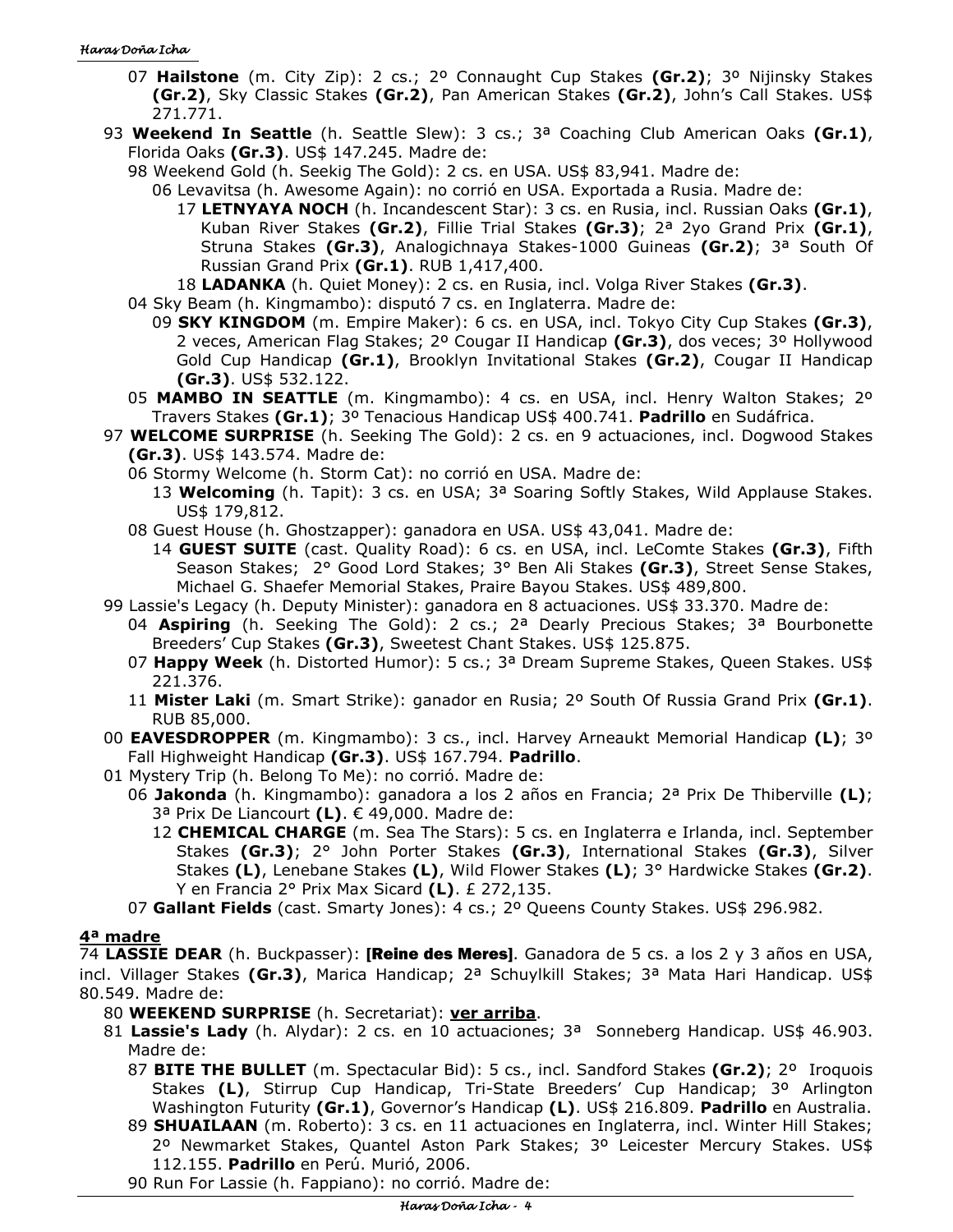- 96 **MADISON'S CHARM** (h. Capote): 3 cs., incl. Comely Stakes **(Gr.3)**; 2ª Florida Oaks **(Gr.3)**; 3ª Acorn Stakes **(Gr.1)**. US\$ 202.045. Madre de:
	- 06 Film Charm (h. Langfur): 2 cs. US\$ 88.400. Madre de:
		- 14 **Carlino** (cast. Lemon Drop Kid): 4 cs. en USA; 3° Mr. Sinatra Stakes. US\$ 274,657.
- 98 **Pebble Island** (m. Deputy Minister): ganador en 6 actuaciones en Inglaterra; 2º Desmond Stakes **(Gr.3)**; 3º Gallinule Stakes **(Gr.3)**. US\$ 36.090.
- 04 **Bees** (h. Rahy): 2 cs. en 8 actuaciones; 2ª Polly's Jet Stakes. US\$ 105.021. Madre de:
	- 14 **BEE JERSEY** (m Jersey Town): 5 cs. USA, incl. Metropolitan Handicap **(Gr.1)**, Steven Sexton Mile Stakes **(Gr.3)**. Y en Dubai; 2° UAE 2000 Guineas **(Gr.3)**. US\$ 976,292. **Padrillo**.
- 93 Bering Cruise (h. Danzig): ganadora de 2 cs. a los 3 y 4 años; y 3 figs. en 6 actuaciones en USA. US\$ 52.170. Madre de:
	- 02 **Lieutenant Danz** (m. Gold Fever): 6 cs.; 2º Francis "Jock" Labelle Memorial Stakes **(L)**, Select Stakes; 3º Jimmy Winkfield Stakes **(L)**, City Zip Stakes. US\$ 271.982.
	- 03 West Side Dancer (h. Gone West): ganadora en USA en 8 actuaciones. US\$ 34.831. Madre de:
		- 08 **TRAVELIN MAN** (m. Trippi): 5 cs., incl. Swale Stakes **(Gr.2)**, Sir Shackleton Stakes, dos veces; 2º Hutcheson Stakes **(Gr.2)**, Teddy Drone Stakes, Gulfstream Park Turf Sprint Stakes; 4º Woody Stephens Stakes **(Gr.2)**. US\$ 327.484.
		- 09 **DISCREET DANCER** (m. Discreet Cat): 4 cs. a los 2, 3 y 4 años en 5 actuaciones en USA, incl. Gulfstream Park Handicap **(Gr.2)**; 3º Fasig-Tipton Fountin Of Youth Stakes **(Gr.2)**. US\$ 313.150.
		- 10 **SWEET N DISCREET** (h. Discreet Cat);: 4 cs. en USA, incl. Florida Sunshine Millions Distaff Stakes; 2ª Sabin Stakes **(Gr.3)**. US\$ 366,447. Madre de:
			- 17 **SWEET MELANIA** (h. American Pharoah): 2 cs. a los 2 años en USA, incl. Jesamine S **(Gr.2)**; 2ª P.G. Jonshon S; 3ª Breeders' Cup Juvenille Flllies Turf **(Gr.1)**. US\$ 294,000.
	- 04 Tropical Soldier (cast. Elusive Quality): 5 cs. US\$ 76.922.
	- 06 Bering Home (h. Came Home): importada de USA en 2007. Disputó una carrera a los 3 años en Chile. Madre de:
		- 11 Kardashian (m. Tumblebrutus): 2 cs. a los 3 y 4 años y 3 figs. 2° en 7 actuaciones.
		- 13 Bestial (h. Caesarion): ganadora a los 3 años y 4 figs. en 8 actuaciones. En la reproducción.

18 N.N. (m. Mr Speaker):

- 98 **Love Me True** (h. Kingmambo): ganadora en Inglaterra; 3ª Killavullan Stakes **(Gr.3)**, Garnet Stakes. US\$ 25.811. Madre de:
	- 04 **DUKE OF MARMALADE** (m. Danehill): *Campeón Mayor en Europa, 2008*. Ganador de 6 cs., en Europa, incl. Tattersalls Gold Cup **(Gr.1)** (Ire), Prix Ganay **(Gr.1)** (Fr), Prince of Wales's Stakes **(Gr.1)** (Ingl), King George VI & Queen Elizabeth Stakes **(Gr.1)**  (Ingl), Juddmonte International Stakes **(Gr.1)** (Ingl); 2º Irish Champion Stakes **(Gr.1)**  (Irl), St. James's Palace Stakes **(Gr.1)** (Ingl), Vintage Stakes **(Gr.2)** (Ingl); 3º Queen Elizabeth II Stakes **(Gr.1)** (Ingl); 4º Stan James 2000 Guineas Stakes **(Gr.1)** (Ingl), Boylesports Irish 2.000 Guineas **(Gr.1)** (Irl), Juddmonte International Stakes **(Gr.1)** (Ingl). US\$ 2.798.855. **Padrillo** en Irlanda.

05 Soinlovewithyou (h. Sadler's Wells): ganadora en Inglaterra. Madre de:

- 16 **LOVE SO DEEP** (h. Deep Impact): 3 cs. en Inglaterra, incl. Chalice Stakes **(L)**; 3ª Height Of Fashion Stakes **(L)**; y en Francia 2ª Prix De Pomone **(Gr.2)**. £ 69,614.
- 07 **Countess Lemonade** (h. Storm Cat): 2 cs.; 2ª Spice Island Stakes; 3ª Athenia Stakes **(Gr.3)** . Y en Francia 2ª Prix Des Lilas. US\$ 92.35.
	- 08 Looking Lovely (h. Storm Cat): ganadora en Irlanda. Madre de:
		- 13 **ALPHEUS** (cast. Galileo): 2 cs. en Republica Slovaquia, incl. Memorial Dr. Frankenbergera; y en Italia 3° Premio Corona Ferrera Slepi.
- 10 **RULER OF THE WORLD** (m. Galileo): 3 cs. en 7 actuaciones a los 3 años en Inglaterra, incl. Epsom Derby **(Gr.1)**, 2013, Chester Vase Stakes **(Gr.3)**; 3º Champion Stakes **(Gr.1)**; y en Francia 2º Prix Niel **(Gr.2)**. £ 868,613. **Padrillo**.
- 11 **ANNUS MIRABILIS** (cast. Montjeu): 5 cs. en Australia, incl. SAJ Adelaide Cup **(Gr.2)**, Bagot Handicap **(L)**. AUS\$ 545,853.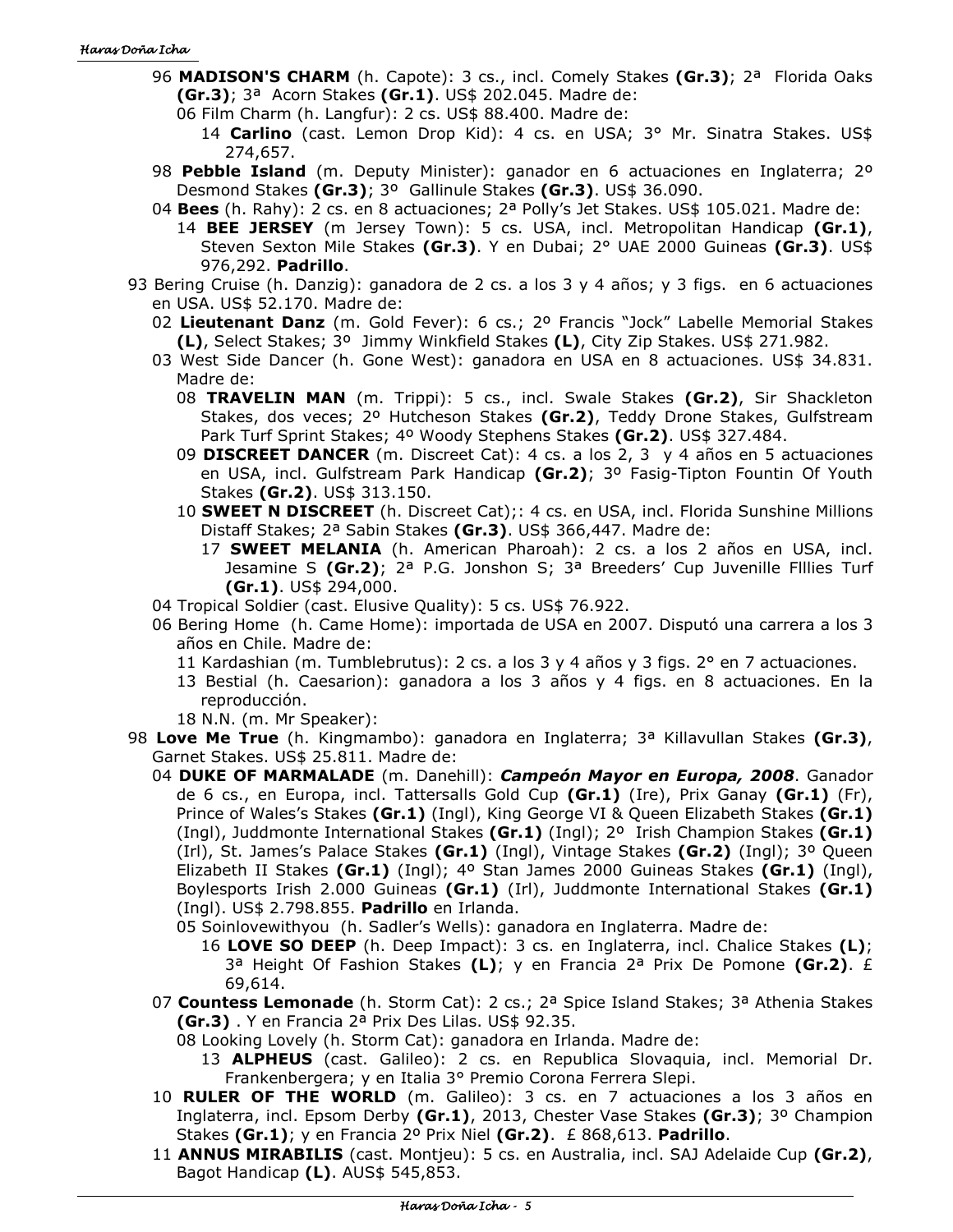- 12 **Giovanni Canaletto** (m. Galileo): ganador en Irlanda; 2° Gallinule Stakes **(Gr.3)**; 3° Irish Derby **(Gr.1)**, Great Voltigeur Stakes **(Gr.2)**; 4° Epsom Derby **(Gr.1)**. En Hong Kong 3° Hong Kong Derby **(Gr.1)**, Queen Mother Memorial Cup Handicap **(L)**; y en Nueva Zelandia 3° Kaimai Stakes **(L)**. US\$ 301,515.
- 16 **NORWAY** (m. Galileo): 3 cs. en Inglaterra e Irlanda, incl. Paddy Power Betting Shop Stakes **(Gr.3)**, Zetland Stakes **(L)**; 2° Chester Vase **(Gr.3)**; 3° Irish Derby **(Gr.1)**, Great Voltigeur Stakes **(Gr.2)**. £ 258, 118.
- 99 **Black Mambo** (m. Kingmambo): 3 cs.; 2º Reappeal Stakes. US\$ 100.790. **Padrillo**.
- 00 Deputy Director (m. Gold Fever): 8 cs. US\$ 163,968. **Padrillo** en Canadá.
- 82 **SPECTACULAR SPY** (m. Spectacular Bid): 6 cs., incl. Devon Handicap **(L)**, Warmisnter Handicap **(L)**, **[Q]** en Aqueduct. US\$ 138.335. **Padrillo** en Australia.
- 83 Midnight Court (m. Alleged): 4 cs. en Inglaterra. US\$ 15.149.
- 85 **Al Mufti** (m. Roberto): ganador en 9 actuaciones en Inglaterra; 2º Foundation Stakes S; 3º St. Simon Stakes **(Gr.3)**, N.M. Schroders Predominate S. US\$ 29.038. En AlemAnia 2º Gerling Preis **(Gr.2)**; y en Sudáfrica 2º Rothmans July **(Gr.1)**. **Padrillo Líder** en Sudáfrica.
- 86 Lassie Connection (h. Seattle Slew): 3 cs. en 7 actuaciones. US\$ 27.160. Madre de:
	- 91 **Thrilla In Manila** (cast. Manila): 12 cs.; 3º Laurel Futurity **(Gr.3)**. US\$ 191.099. 92 **Houston Connection** (m. Alysheba): 9 cs.; 2º Pilgrim Stakes **(Gr.3)**; 3º Summer Stakes
		- **(L)**. US\$ 162.469.
	- 93 Vermont Connection (h. Alysheba): fig. en 7 actuaciones. US\$ 7.780. Madre de:
		- 00 **FORTUITOUS** (h. Dynaformer): 2 cs. en 5 actuaciones, incl. Natalma Stakes **(Gr.3)**; 2ª Via Borghese Stakes **(L)**. US\$ 145.020. Madre de:
			- 05 Weekend Connection (h. Pulpit): ganadora a os 3 años. US\$ 20.335. Madre de:
				- 10 **Shrilanka** (h. Plesantly Perfect): 2ª a los 2 años en el Oak Tree Juvenile Fillies Turf Stakes. US\$ 24.200.
				- 17 **Gran Brandy** (h. First Samurai): ganadora en USA; 3ª Our Dear Peggy Stakes. US\$ 27,315.
		- 06 Dinah Lee (h. Dynaformer): ganadora en USA. US\$ 14,280. Madre de:
			- 13 **My Dynah Lee** (h. Discreetly Mine): ganadora en USA; 3ª Brookmeade Stakes. US\$ 45,894.
	- 94 Great Connection (h. Dayjur): ganadora en 3 actuaciones. US\$ 18.770. Madre de:
		- 99 **GUANA** (h. Sillery): ganadora en 3 actuaciones en Francia; 2ª Prix Peintre Celebre; y 3 cs. en USA, incl. Flawlessly Stakes; 2ª Lake George Stakes **(Gr.3)**. US\$ 137.418. Madre de:
			- 06 Iguana Jo (h. Dynaformer): ganadora en USA. US\$ 13,607. Exportada a Australia. Madre de:
				- 11 **AMMIRATA** (h. Nadeem): 5 cs. en Australia, incl. GRC Belle Of The Turf Stakes **(Gr.3)**. AUS\$ 190,785.
		- 00 **GREAT NEWS** (h. Bering): 4 cs. en 11 actuaciones en Francia, incl. Prix Isola Bella; 2ª Prix Ronde de Nuit; 3ª Prix Des Lilas, Prix Bagatelle. US\$ 84.669.
		- 09 **LORD SINCLAIR** (m. Mizzen Mast): 2 cs. a los 3 años en 3 actuaciones en Francia, incl. Prix Montenica. US\$ 50.967.
		- 17 **Alec And Arthur** (m. Succesful Appeal): 2 cs. en USA; 3° Kentucky Juvenile Stakes. US\$ 104,173.
	- 96 **WINNING CONNECTION** (cast. St. Jovite): 21 cs., incl. Evangeline Mile Handicap **(L)**, West Virginia Governor's Handicap **(L)**, Houston Mile Stakes; 3ª Alliance Handicap, Dust Commander Stakes. US\$ 520.597.
	- 98 **Unbridled Lassie** (h. Unbridled): 3 cs. en 7 actuaciones; 2ª National Jockey Club Oaks **(L)**; 3ª Coaching Club American Oaks **(Gr.1)**, Bonnie Miss Stakes **(Gr.2)**. US\$ 170.220. Madre de:
		- 04 Paint Brush (h. Broad Brush): no corrió. Madre de:
			- 08 **Lady Moris** (h. Giant's Causeway): 2 cs. a los 3 años en Rusia; 3ª Miss Tatarstan Stakes **(Gr.3)**.
		- 05 Sapphiresndiamons (h. Mineshaft): figs en USA. Madre de:
			- 17 **Americanus** (m. War Front): 2 cs. en USA; 3° Unbridled Stakes. US\$ 85,880.
		- 07 Kimberlite (h. Mineshaft): no corrió en USA. Madre de:
			- 12 **Unbridled Graduate** (m. Magna Graduate): ganador en USA, incl. 2º Cleveland Kindergarten Stakes, Howard B. Noonan Stakes, Tall Stack Stakes; 3º Hoover Stakes. US\$ 73,567.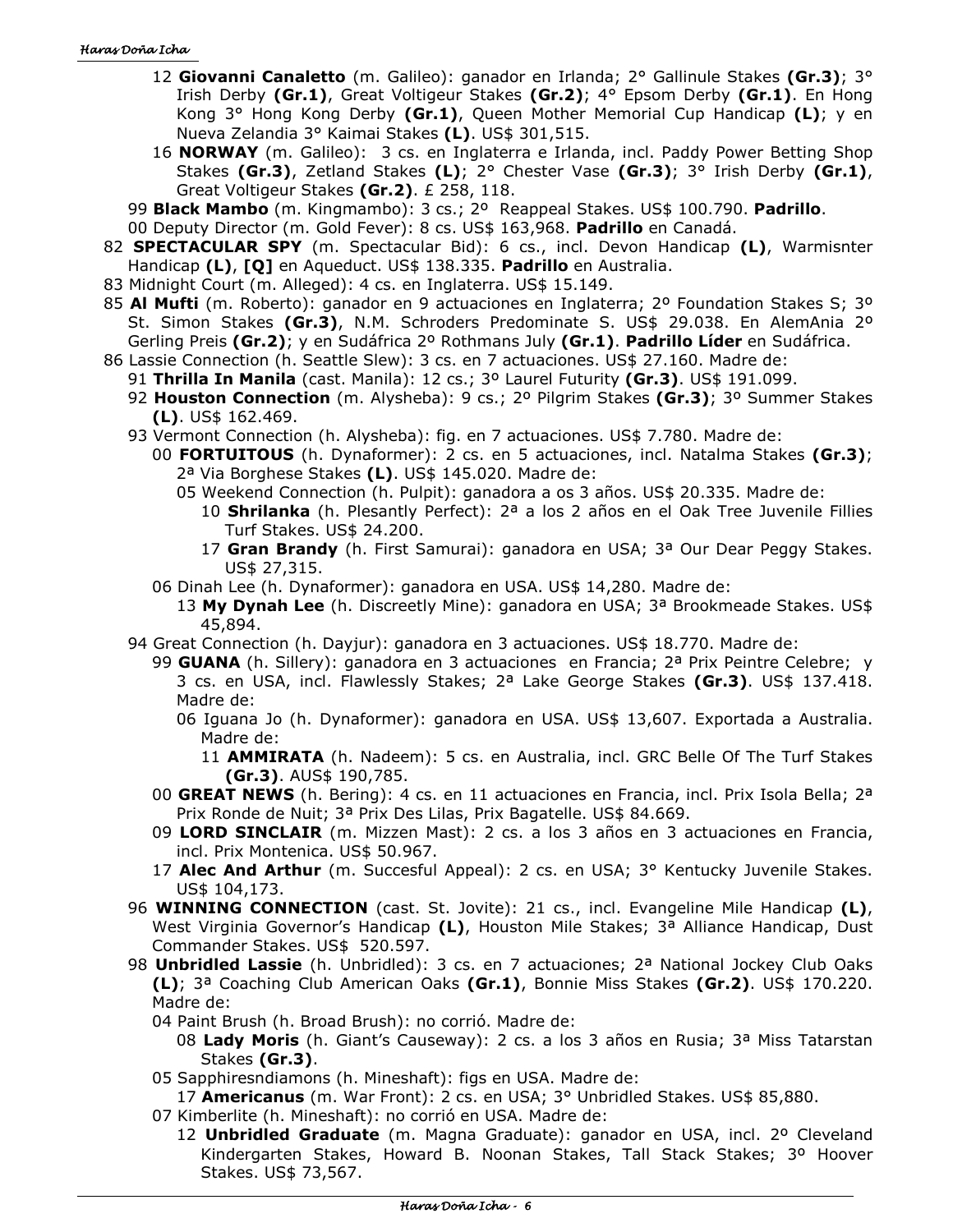- 13 **Magna Light** (m. Magna Graduate): ganador en USA; 2° Hopeful Stakes **(Gr.1)**; 3° Sanford Stakes **(Gr.3)**. US\$ 139,334.
- 11 **Chekupfromzeckup** (h. Dixie Union): 4 cs. en USA; 2ª Lighthouse Stakes. US\$ 187,470.
- 01 **Bankruptcy Court** (m. Dixieland Band): 4 cs.; 2º Hawthorne Derby **(Gr.3)**. US\$ 162.230.
- 87 Charming Lassie (h. Seattle Slew): ganadora en su única actuación. US\$ 16.500. Madre de: 92 **Sovereign Sage** (cast. Sovereign Dancer): 7 cs.; 3º Skylwalker Handicap. US\$ 178.536.
	- 95 **BRULAY** (h. Rubiano): 4 cs. en 11 actuaciones, incl. Railbird Stakes **(Gr.2)**; 2ª Princess Stakes **(Gr.2)**. US\$ 190.714. Madre de:
		- 02 Chatham Strait (m. Deputy Minister): 3 cs.; 4º Jefferson Cup Stakes **(Gr.3)**. US\$ 61.351. **Padrillo** en India.
		- 03 **NEKO BAY** (m. Giant's Causeway): 5 cs., incl. San Pasqual Handicap **(Gr.2)**; 2º Santa Anita Handicap **(Gr.1)**, Tokyo City Handicap **(Gr.3)**, Alydar Stakes, Santana Mile Handicap; 3º Native Diver Handicap **(Gr.3)**; 4º Mervyn LeRoy Handicap **(Gr.2)**. US\$ 473.020. **Padrillo** en USA y Chile.
		- 04 Cat Brulay (m. Storm Cat): ganador en USA. US\$ 73.200. **Padrillo** en Filipinas.
		- 06 Blocked Shot (m. Storm Cat): 2 cs. a los 2 años. US\$ 40.800. **Padrillo** en Argentina.
		- 07 Fordham Road (m. Giant's Causeway): ganador en USA y 3 figs. en 6 actuaciones. US\$ 59.350.
	- 96 **LEMON DROP KID** (m. Kingmambo): *Campeón Mayor en USA*, *2000*. Ganador de 10 cs., incl. Belmont Stakes **(Gr.1)**, Travers Stakes **(Gr.1)**, Futurity Stakes **(Gr.1)**, Whitney Handicap **(Gr.1)**, Woodward Stakes **(Gr.1)**, Brooklyn Handicap **(Gr.2)**, Suburban Handicap **(Gr.2)**, 2º Champagne Stakes **(Gr.1)**, Jim Dandy Stakes **(Gr.2)**; 3º Pimlico Handicap **(Gr.1)**, Peter Pan Stakes **(Gr.2)**. US\$ 3.245.369. **Padrillo**.
	- 00 **STATUE OF LIBERTY** (m. Storm Cat): 2 cs. en 4 actuaciones en Inglaterra, incl. Coventry Stakes **(Gr.3)**; 2º Sussex Stakes **(Gr.1)**. US\$ 164.327. **Padrillo** en Australia y Japón.
- 88 Deerhound (m. Danzig): 3 cs. en 4 actuaciones USA. US\$ 39.420. **Padrillo**.
- 89 **WOLFHOUND** (m. Nureyev): *Campeón Mayor en Inglaterra*. Ganador de 5 cs., incl. Hazlewood Foods Sprint Cup **(Gr.1)**, Diadem Stakes **(Gr.3)**; 2º U.B. Group Temple Stakes **(Gr.2)**, King's Stand Stakes **(Gr.2)**, Gardner Mefchant Hungerford Stakes; 3º Haydock Park Sprint Cup **(Gr.1)**, European Free Handicap; y ganador en 3 actuciones en Francia, incl. Prix de La Foret **(Gr.1)**. US\$ 433.676. **Padrillo** en Inglaterra y Sudáfrica.
- 91 **FOXHOUND** (m. Danzig): 2 cs. en 8 actuaciones en Francia, incl. Prix La Fleche; 2º Prix de Cabourg **(Gr.3)**; 3º Prix Du Bois **(Gr.3)**, Prix Du Palais Royal **(Gr.3)**; y 2 en 2 actuaciones en Inglaterra en el City Of York Stakes. US\$ 76.517. **Padrillo** en Europa, Australia y Chile.
- 96 Serengeti Day (h. Alleged): ganadora en USA. US\$ 20,260. Madre de:
	- 03 Judith Basin (h. Danzig): 2 cs. en USA. US\$ 64,690.. Madre de:
		- 15 **Little Deuce Coupe** (cast. Curlin): 2 cs. en USA; 2° Bob Summers Memorial Cup Stakes. US\$ 26,925.
	- 05 **Super Dear** (h. Silver Deputy): ganadora en Rusia; 3ª Russian Oaks **(Gr.1)**. Madre de:
		- 10 Santana (h. A T Kinson): disputó 6 cs. en Rusia. Madre de:
			- 15 **Starate** (m. Incandescent Star): en Rusia 2ª Granit II Stakes **(Gr.2)**; 3ª Entrance Stakes **(Gr.3)**.

### **5ª madre**

67 **GAY MISSILE** (h. Sir Gaylord): ganadora de 10 cs., incl. Ashland Stakes; 2ª La Troienne Stakes; 3ª Vagrancy Handicap, Louis S. Meen Memorial Handicap, Yo Tambien Handicap. US\$ 94.006. Madre de:

- 73 **GALLAPIAT** (m. Buckpasser): 4 cs., incl. Oakland Handicap; 2º San Jacinto Handicap; 3º Observer Gold Cup **(Gr.1)**, San Marino Handicap. US\$ 106.140. **Padrillo**.
- 74 **LASSIE DEAR** (h. Buckpasser): **ver arriba**.
- 75 **GAY MECENE** (m. Vaguely Noble): *Campeón Mayor en Francia*. Ganador de 5 cs., incl. Grand Prix de Saint Cloud **(Gr.1)**, Prix Eugene Adam **(Gr.2)**, Prix De Guiche **(Gr.3)**, Prix Niel **(Gr.3)**; 3º Grand Prix d'Evry **(Gr.2)**, Prix Foy **(Gr.3)**; y en Inglaterra 2º King George VI and Queen Elizabeth Diamond Stakes **(Gr.1)**; 3º Coronation Cup **(Gr.1)**. US\$ 560.948. **Padrillo**.
- 76 **Brave Shot** (m. Bold Bidder): ganador en Francia; 2º Prix Djebel; y en Italia 2º Gran Criterium **(Gr.1)**; ganadoren 7 actuaciones en USA. US\$ 12.900.
- 77 Dry Fly (h. Mill Reef ): 3 cs. en 5 actuaciones en Francia. US\$ 11.201. Madre de: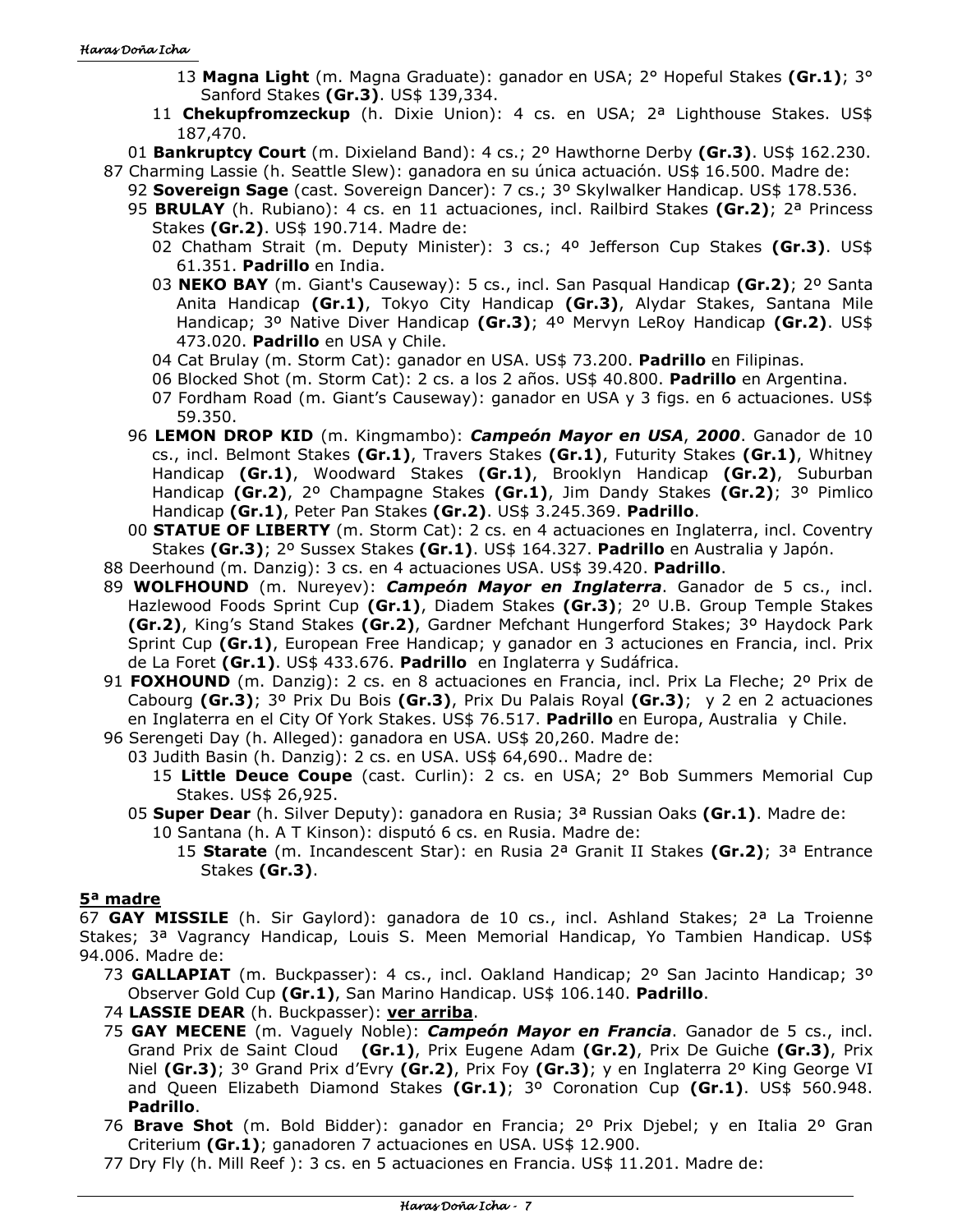- 84 **FOTITIENG** (m. Nureyev): 2 cs. en 10 actuaciones en Francia, incl. Prix Des Chenes **(Gr.3)**; 2º Criterium de Maisons Laffitte **(Gr.2)**; 3º Prix Robert Papin **(Gr.1)**, Gran Criterium **(Gr.1)**, Prix Matchem. US\$ 75.438.
- 90 Granse Oaks (h. Nureyev): ganadora en 4 actuaciones en Francia; y 2 cs.en 6 actuaciones en USA. US\$ 93.629. Madre de:
	- 98 **Denied** (m. Bertrando): 9 cs.; 2º Ralph M. Hinds Invitational Handicap **(L)**; 3º Santa Catalina Stakes **(Gr.2)**, San Gabriel Handicap **(Gr.2)**. US\$ 425.754.
	- 99 **Crown The King** (m. Gilded Time): 2 cs.; 2º Graduation Stakes. US\$ 132.124.
- 82 **GALLANTA** (h. Nureyev): 3 cs. en Francia, incl. Prix de Cabourg; 2ª Prix Morny **(Gr.1)**; 3ª Prix Impreudente, Prix Du Pin; 4ª Poule D'Essai Des Pouliches **(Gr.1)**, Prix Gros Chene **(Gr.3)**; y en USA 3ª Royal Heoroine Stakes **(L)**. US\$ 68.353. Madre de:
	- 87 Sundance Kid (m. Fappiano): 2 cs. en Inglaterra . US\$ 15.102. **Padrillo** en Venezuela.
	- 88 **SPORTSWORLD** (m. Alleged): 3 cs. en 5 actuaciones en Inglaterra, incl. Windfields Farm Gallinuille Stakes **(Gr.2)**, Hotel Conrad Silver Stakes; 2º Desmond Stakes **(Gr.3)**. US\$ 107.534. **Padrillo** en Sudáfrica.
	- 91 Aljawza (h. Riverman): ganadora en 6 actuaciones en Inglaterra. US\$ 17.536. Madre de:
		- 00 **AL JADEED** (m. Coronado's Quest): 3 cs. en Inglaterra, incl. Royal Lodge Stakes **(Gr.2)**. US\$ 139.381. **Padrillo** en Nueva Zelandia.
		- 01 **AREEK** (h. Deputy Minister): 7 cs., incl. Regret Stakes **(L)**, Red Cross Stakes; 2ª Floral Park Handicap **(Gr.3)**; 3ª West Long Branch Stakes. US\$ 283.200.
	- 92 **GAY GALLANTA** (h. Woodman): 2 cs. en 10 actuaciones en Inglaterra, incl. Shadwell Stud Cheveley Park Stakes **(Gr.1)**, Queen Mary Stakes **(Gr.3)**; 2ª Talkland Lowther Stakes **(Gr.2)**, Falmouth Stakes **(Gr.2)**; 3ª Rokeby Farms Mill Reef Stakes **(Gr.2)**. US\$ 209.799. Madre de:
		- 97 **Gallant** (m. Rainbow Quest): ganador en Inglaterra; y 5 cs. en USA; 3º Carleton F. Burke Handicap **(Gr.3)**. US\$ 235.185.
		- 98 **Gay Heroine** (h. Caerleon): 2ª Cheshire Oaks en Inglaterra en 7 act. US\$ 29.508.
		- 01 **BYRON** (m. Green Desert): 3 cs. en Inglaterra, incl. Dubai Duty Free Mill Reef Stakes **(Gr.2)**, Belfair Cup-Regis. As Lennox-Stakes **(Gr.2)**; 2º Supreme Stakes **(Gr.3)**; 3º July Stakes **(Gr.2)**; y en Francia 2º Prix Du Palais Royal **(Gr.3)**; 3º Poule D'Essai Des Poulains **(Gr.1)**. US\$ 264.645. **Padrillo** en Darley.
	- 95 **PORTO FORICOS** (m. Mr. Prospector): 2 cs. en Inglaterra, incl. John Smith's Magnet Cup. US\$ 128.918. **Padrillo**.
	- 97 Obscura (h. Mr. Prospector): ganadora en Francia. US\$ 25.123. Madre de:
		- 02 **SEMARANG** (m. Hernando): 3 cs.en Francia, incl. Prix Sigy; 2º Prix Zeddaan **(L)**; 3º Prix La Fleche **(L)**; 4º Criterium de Vitesse **(L)**, Prix du Pount Nef **(L)**. £ 60.220.
	- 99 Mayville's Magic (h. Gone West): ganadora en Inglaterra. US\$ 7.945. Madre de:
		- 04 **Cabbage Key** (h. A.P. Indy): 3 cs.; 2ª Little Silver Stakes; 3ª Hilltop Stakes. US\$ 63.188.
	- 01 Crocker Road (m. A.P. Indy): 2 cs. en 9 actuaciones en USA. US\$ 96.152. **Padrillo** en Chile y actualmente en Suecia.
- 81 Gay Troy (h. Troy): fig. en 4 actuaciones en Francia. Madre de:
	- 87 Maracuja (h. Riverman): ganadora en 4 actuaciones en Francia. US\$ 9.540. Madre de:
		- 93 **Massada** (h. Most Welcome): 2 cs. en Alemania; 2ª Preis der Winterkoenigin; 3ª Preis von Köln US\$ 110.772. Madre de:
			- 01 **MISS LIPS** (h. Big Shuffle): 3 cs. en Alemania, incl. Hasseroder Sprint Cup; 3ª Lotto-Trophy **(Gr.3)**. US\$ 110.772
	- 91 Mideon Lady (h. Anfield): disputó 3 cs. en Japón. Madre de:
		- 00 **TOSEN LILY** (h. Amber Shadai): 2 cs. en Japón, incl. Edelwaiss Sho; 2ª Jiji Press Hai Flower Cup. US\$ 350.512.
- 84 **Harlem Shuffle** (m. Persepolis): ganador en Francia; 2º Prix Noailles **(Gr.2)**, Prix Eclipse **(Gr.3)**; 3º Prix Thomas Bryon **(Gr.3)**. US\$ 46.831.

# **6ª madre**

- 58 Missy Baba (h. My Babu): [Reine des Meres]. Ganadora en 7 actuaciones. US\$ 2.275. Madre de: 63 Master Piper (m. Sword Dancer): 12 cs. US\$ 107.077.
	- 65 **MASTER BOLD** (m. Bold Ruler): 9 cs., incl. Dade Metropolitan Handicap; 2º City Of Miami Beach Handicap, Sheridan Stakes, Fountain Of Youth Stakes; 3º Assault Stakes, Everglades Stakes, Ventnor Handicap, Oil Capitol Handicap. US\$ 106.721. **Padrillo** en Argentina. 66 **CHOKRI** (h. Herbager): 4 cs., incl. Durazna Stakes. US\$ 32.165.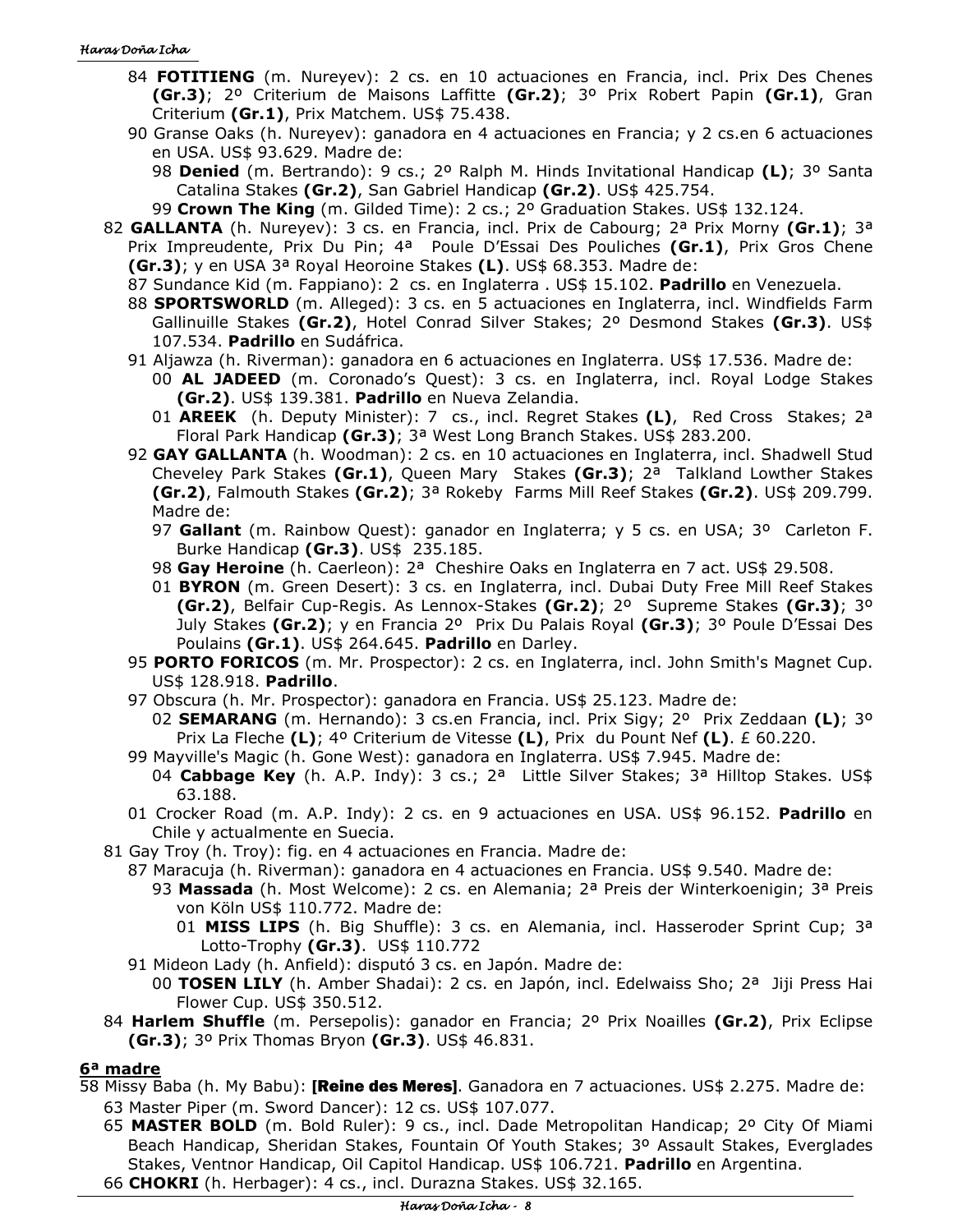- 67 **GAY MISSILE** (h. Sir Gaylord): **ver arriba**.
- 68 **RAJA BABA** (m. Bold Ruler): 7 cs., incl. Alligator Handicap, Francis Scott Key Stakes, Delaware Valley Handicap; 2º Japan Racing Association Handicap, Garrison Handicap, Phoenix Handicap; 3º Breders' Futurity. Hutcheson Stakes, Hibiscus Stakes, Firecracker Handicap, Hannibal Handicap. US\$ 123.287. **Leading Sire** en USA. Murió, 2002.
- 70 **Sooni** (h. Buckpasser): 3 cs.; 3ª Seashore Handicap **(Gr.3)**. US\$ 27.418. Madre de: 82 Sinful Sooni (h. Alleged): no corrió. Madre de:
	- 94 **Ayers Rock** (h. Slew The Knight): 3 cs.; 2ª New York Oaks. US\$ 79.230. Madre de:
		- 00 **Alicita My Love** (h. Birdonthewire): 4 cs.; 2ª Ohio Valley Handicap **(L)**. US\$ 100.595. Madre de:
			- 11 **D E LOVER** (cast. So Long Birdie): 15 cs en USA, incl. Dine Stakes, Sierra Blanca Handicap, tres veces, New Mexico Classic Cup Turf Sprint Championship Stakes; 2° Red Hedeman Mile Stakes, Lobo Championship Stakes, Mt. Cristo Rey Stakes, Ruidoso Sprint Handicap; 3° Pepsi Cola Stakes, Road Runner Handicap, Alberta Journal Stakes, New Mexico Classic Cup Turf Sprint Championship C & G Stakes, Attilas Storm Stakes. US\$ 665,678.
	- 95 **Learious** (m. Lear Fan): ganador en USA; 2º Aspirant Stakes. US\$ 70.049.
	- 86 **C. Sharp** (h. Sharpen Up): ganadora en 3 actuaciones en Francia; y en USA 3ª Miss Grillo Stakes **(Gr.2)**. US\$ 27.341. Madre de:
		- 00 **Peef** (cast. Langfuhr): 3 cs.; 3º Coronation Futurity, Plate Trial Stakes, Elgin Stakes. US\$ 251.346.
	- 89 **Super Sam** (m. Vaguely Noble): 3 cs. en Alemania; 3º Preis Der Hotellerie Baden Baden. US\$ 18,701.
	- 90 **MY MARCHESA** (h. Stately Don): 6 cs., incl. Gala Lil Stakes; 2ª Navajo Princess Stakes, Gold Digger Stakes; 3ª Carotene Handicap. US\$ 132.996. Madre de:
		- 97 **DAIWA CARSON** (m. Carson City): 2 cs. en Japón, incl. Keio Hai Sansai Stakes. US\$ 510.136.
		- 98 **Golden Corona** (h. Gulch): 5 cs.; 2ª All Along Breeders' Cup Stakes **(Gr.3)**, Beaugay Handicap **(Gr.3)**; 3ª Shpepshead Bay Handicap **(Gr.3)**. US\$ 280.908. Madre de:
			- 09 Consilia (h. Vindication): no corrió en USA. Madre de:
				- 18 **Gazgolder** (m. Midnight Lute): en Rusia 3° Summer Stakes **(Gr.2)**, Trial Sakes **(Gr.3)**.
			- 15 **Deer Creek** Road (cast General Quarters): 2 cs. en USA; 3° Green Carpet Stakes. US\$ 98,557.
		- 99 **MARK ONE** (cast. Alphabet Soup): 9 cs., incl. Eclipse Handicap **(Gr.3)**, Woodbine Slots Cup Handicap **(Gr.3)**; 2º Dominion Fday Handicap **(Gr.3)**, Colonel R. S. Mclaughlin Handicap **(Gr.3)**, Seagram Cup Stakes **(L)**; 3º Niagara Breeders' Cup Handicap **(Gr.2)**, Seagram Cup Stakes **(L)**. US\$ 744.916.
		- 01 **Benz Boy** (cast. Siphon): 11 cs.; 2º Holiday Inn/Fort Erie Cup Stakes. US\$ 187.220.
		- 02 Archduchess (h. Pleasant Tap): no corrió. Madre de:
			- 07 **PLEASANT PRINCE** (cast. Indy King): 5 cs., incl. Ohio Derby **(Gr.3)**, Oklahoma Derby, Pot O'Luck Stakes; 2º Florida Derby **(Gr.1)**; 3º Derby Trial Stakes **(Gr.3)**, Smarty Jones Stakes. US\$ 693.633.
			- 11 Southern Belle (h. Dixie Union): no corrió en USA. Madre de:
				- 17 **Duchess Of Sussex** (h. Palace Malice): ganadora en USA; 2ª Christiana Stakes. US\$ 48,329.
		- 05 Holy Grace (h. Holy Bull): ganadora a los 2 años en USA. Ganadora a los 3 años en Canadá. US\$ 103,626. Madre de:
			- 12 **HOLY BOSS** (m. Street Boss): 6 cs. en USA, incl. Amsterdam Stakes **(Gr.2)**, Chick Lang Stakes **(L)**, Bachelor Stakes, Duncan F. Kenner Stakes; 2° Alfred G. Vanderbilt Handicap **(Gr.1)**, Bet On Sunshine Stakes; 3° King's Bishop Stakes **(Gr.1)**, True North Stakes **(Gr.3)**, Commonwwealth Stakes **(Gr.3)**, Count Fleet Sprint Handicap **(Gr.3)**. US\$ 771,527.
			- 14 **HOLY HELENA** (h. Ghostzapper): *Campeona 3 Años en Canadá, 2017*. Ganadora de 3 cs., incl. Queen Plate Stakes, Woodbine Oaks Presented By Budweis; 2ª Ontario Derby **(Gr.3)**; 3ª Dance Smartly Stakes **(Gr.2)**. Ganadora de 4 cs. en USA, incl. Sheepshead Bay Stakes **(Gr.2)**, The Very One Stakes **(Gr.3)**; 3ª Tunbarck The Alarm Handicap **(Gr.3)**. US\$ 1,043,318,
		- 09 Bella Felicita (h. El Prado): no corrió en USA. Importada en 2019. Madre de: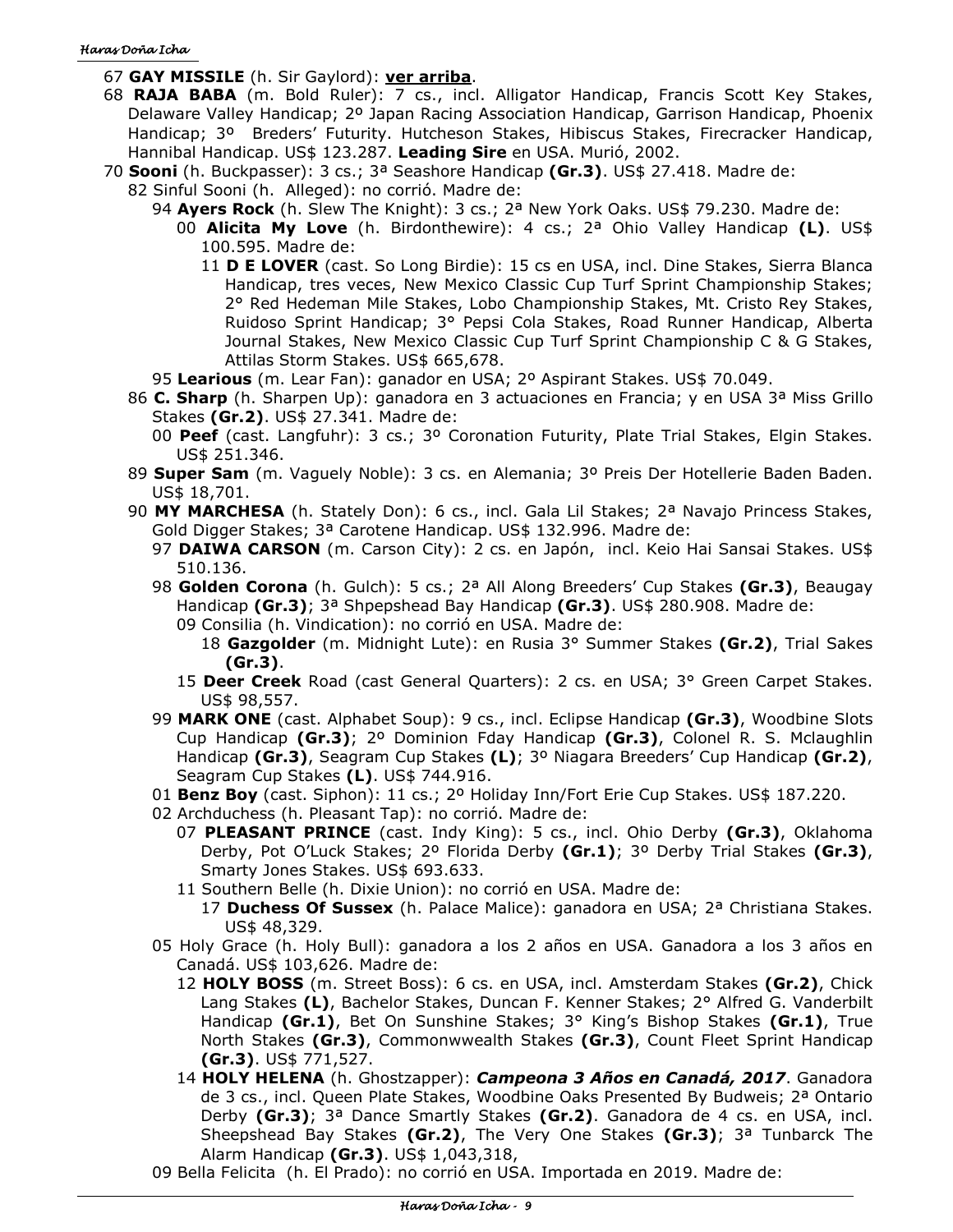- 14 Dulzura (h. Macho Uno): 2 cs. y 2 figs. en 8 actuaciones en Puerto Rico. US\$ 9,627.
- 15 Cause Me Grief (h. Giant's Causeway): 2 cs. a los 3 años en USA y 6 figs. en 11 actuaciones. US\$ 38,729.
- 17 Pupetta (h. Giant's Causeway): ha disputado una carrera en USA.
- 18 N.N. (m. Constitution):
- 19 N.N. (h. Connect):
- 20 N.N. (m. Exaggerator):
- 10 **ROOKIE SENSATION** (m. Unbridled's Song): 3 cs. a los 3 años en USA, incl. Twilight Derby **(Gr.2)**; 3° Last Tycoon Stakes **(Gr.3)**. US\$ 232,900. **Padrillo**.
- 94 Zuni (h. Seattle Dancer): fig. en 2 actuaciones en Inglaterra. Madre de:
	- 00 **Kanthara** (h. Alnasr Alwasheek): 4 cs. en 7 actuaciones en India; 2ª Indian 2000 Guineas **(Gr.1)**.
- 95 **BLACK CASH** (m. Deposit Ticket): 6 cs., incl. Eclipse Handicap **(Gr.2)**, Grey Breeders' Cup Stakes **(Gr.3)**, Hall Of Fame Breeders' Cup Handicap **(Gr.3)**; 2º Eclipse Handicap **(Gr.2)**; 3º Philip H. Iselin Handicap **(Gr.2)**, Derby Trial Stakes **(Gr.3)**. US\$ 486.961. **Padrillo** en India.
- 71 Toll Booth (h. Buckpasser): 3 wins. US\$ 32.330. Dam of:
	- 77 **PLUGGED NICKLE** (m. Key To The Mint): *Campeón Sprinter en USA*. Ganador de 11 cs., incl. Laurel Futurity **(Gr.1)**, Florida Derby **(Gr.1)**, Wood Memorial Stakes **(Gr.1)**, Vosburg Stakes **(Gr.1)**, Remsen Stakes **(Gr.2)**, Stuyvesant Handicap **(Gr.3)**, Jim Dandy Stakes **(Gr.3)**, Hutcheson Stakes, Tom Fool Stakes; 3º Jerome Handicap **(Gr.2)**. US\$ 647.206. **Padrillo**.
	- 78 **TOKENS ONLY** (h. Youth): 4 cs. en 10 actuaciones, incl. Starlight Stakes. US\$ 50.455. Madre de:
		- 83 **Token Of Youth** (m. Lyphard): 3 cs.; 2º Blue And Gold Handicap, Mountaineer Mile Stakes. US\$ 31.789. **Padrillo** en Sudáfrica.
		- 84 **Token Gift** (h. Lyphard): 4 cs.; 3ª Nijana Stakes **(Gr.3)**; 4ª Leixable Stakes **(Gr.3)**. US\$ 116.418. Madre de:
			- 01 **Hong Kong Dancer** (h. Tejano Run): 4 cs.; 3ª Jammed Lovely Stakes. US\$ 202.630.
		- 87 **TOKEN DANCE** (h. Sovereign Dancer): 8 cs., incl. Prioress Stakes **(Gr.2)**, Hydrangea Stakes, Luvinheriseasy Stakes; 2ª City Of New York Stakes **(L)**, Summertime Stakes **(L)**, Ocean Tide Stakes, Tingle Stone Stakes, Very Subtle Breeders' Cup Handicap; 3ª Test Stakes **(Gr.1)**, Genuine Risk Stakes **(Gr.2)**, Garden State Breeders' Cup Handicap **(Gr.3)**, Chivcago Breeders' Cup Handicap **(L)**, Meadowbrook Farms Stakes **(L)** US\$ 386.483. Madre de:
			- 93 **GATOR DANCER** (m. Pleasant Colony): 5 cs., incl. Cowdin Stakes **(Gr.2)**; 3º Ben Ali Stakes **(Gr.3)**; 4º Jerome Handicap **(Gr.2)**. US\$ 231.684.
			- 95 **Weatherbird** (m. Kingmambo): 3 cs.; 2º Jaipur Handicap **(Gr.3)**; 3º Fourstavarde Handicap **(Gr.2)**, Poker Handicap **(Gr.3)**, Mercer Raceaubot Stakes. US\$ 250.385. Murió, 2001.
		- 88 Token's Prospect (h. Northern Prospect): fig. en 3 actuaciones. Madre de:
			- 94 Token's Connection (h. Danzig Connectin): 4 cs. US\$ 48.818. Madre de:
				- 03 **EVENING ESCORT** (h. Stephen Got Even): 6 cs., incl. Bersid Stakes, Treasure Town Stakes, Valid Leader Stakes; 2ª Dsert Sky Handicap, Valid Leader Stakes; 3ª Mesa Handicap. US\$ 152.500.
		- 93 **J P Hamer** (m. Forty Niner): ganador en 10 actuaciones; 3º Miller High Life Cradle Stakes **(L)**. US\$ 49.719.
	- 79 **Banker's Favorite** (h. Lyphard): 5 cs.; 2ª Aspidistra Handicap. US\$ 70.470. Madre de:
		- 86 Gosh Dawn It (h. Grey Dawn II): ganadora a los 3 años. US\$ 27.760. Madre de:
			- 94 **Bugs Rabbit** (h. Storm Cat): 3 cs. en USA; 3ª Cincinnati Trophy Stakes. US\$ 62.727. Madre de:
				- 99 **GOLDEN HARE** (cast. Gilded Time): 23 cs., incl. Claiming Crown Express Stakes. US\$ 388.389.
				- 02 Divot Doll (h. Dance Brightly): disputó 2 cs. Madre de:
					- 07 **OTERO** (h. Honour And Glory): 3 cs. a los 3 años, incl. Emerald Downs Stakes; 2ª Supernaturel Handicap, Hong Kong Jockey Club Handicap; 3ª Strawberry Morn Handicap. US\$ 88,534.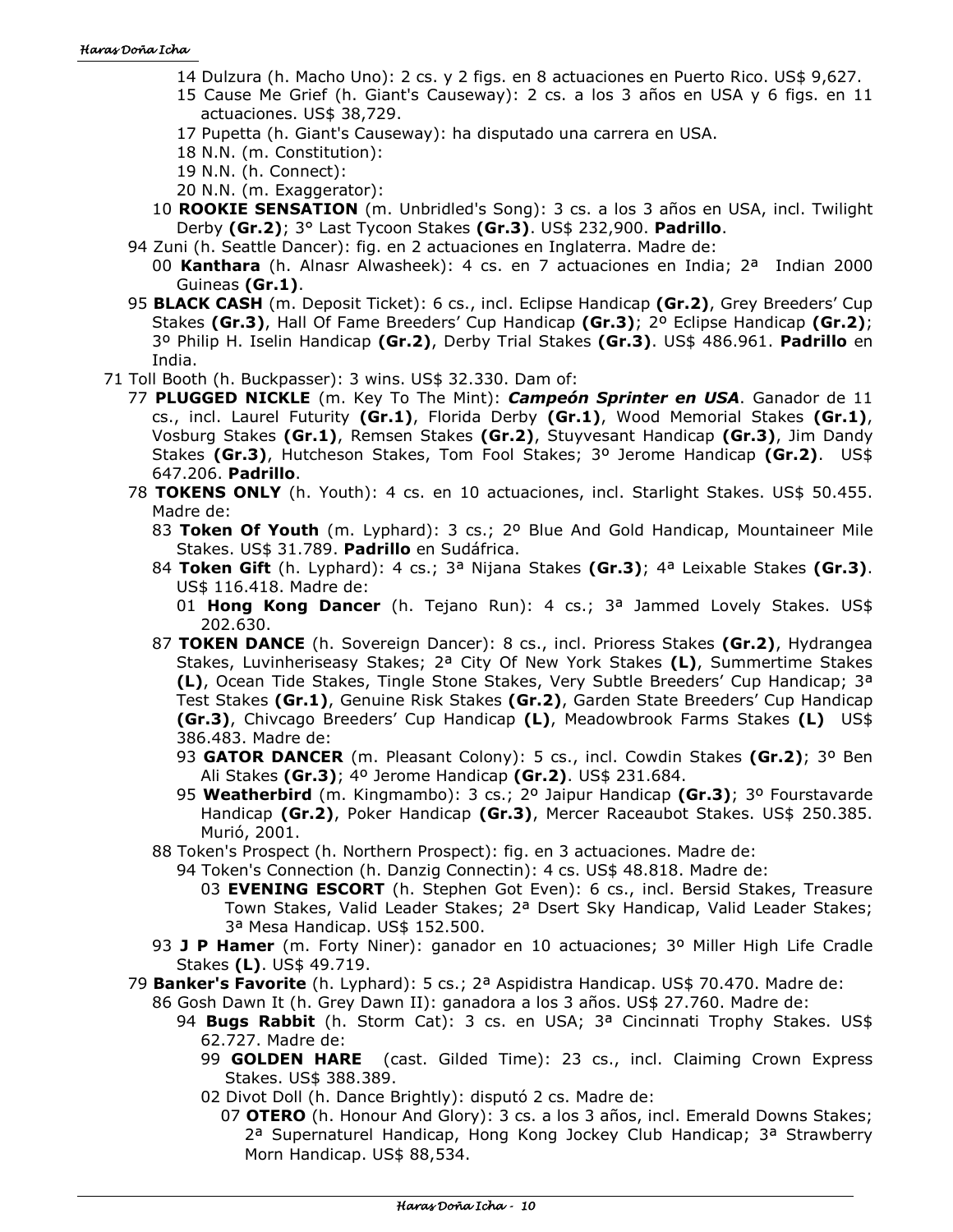- 03 **KETTLEONEUP** (h. Victory Gallop): 7 cs., incl. Falls City Handicap **(Gr.2)**, Sixty Sails Handicap **(Gr.3)**, Autumn Leaves Stakes **(L)**, Pippin Stakes; 2ª Azeri Breeders' Cup Stakes **(Gr.3)**, Pippin Stakes; 3ª Fleur De Lis Handicap **(Gr.2)**, Allaire Dupont Breeders' Cup Distaff Stakes **(Gr.2)**, Kentucky Cup Distaff Stakes **(Gr.3)**. US\$ 659.297. En la eproducción.
- 87 **LIBOR** (m. Sir Ivor): 4 cs., incl. Golden Beach Stakes **(L)**; 3º Pilgrim Stakes **(Gr.2)**, Bowling Green Handicap **(Gr.2)**, Lawrence Realization Stakes **(Gr.3)**, Woodlawn Stakes **(L)**. US\$ 174.721. **Padrillo** en India.
- 89 Banker's Bet (h. Majestic Light): fig. en 4 actuaciones. US\$ 2.230. Madre de:
	- 97 **PERSONAL BANKERS** (h. Personal Flag): *Campeona 3 Años en Puerto Rico* Ganadora de 7 cs. en Puerto Rico, incl. cls. Año Nuevo **(Gr.1)**, Eduardo Cautino Insua **(Gr.1)**; 2ª cl. Día De La Mujer **(Gr.1)**. US\$ 193.646. Madre de ganadores.
- 01 **THIRD DAY** (cast. Distorted Humor): 8 cs., incl. Victoria Stakes **(L)**. US\$ 177.366.
- 80 **IDLE GOSSIP** (h. Lyphard): 5 cs., incl. Lakewood Stakes; 2ª Flower Bowl Stakes; 3ª Comely Stakes **(Gr.3)**. US\$ 101.721. Madre de:
	- 88 **IDLE SON** (m. Sharpen Up): 3 cs. en Francia; Y en Italia ganador del Premio Nearco; y 2 2 cs. en 9 actuaciones en USA, incl. How Now Handicap; 2º Spence Bay Handicap. US\$ 226.982.
	- 90 Araadh (h. Blushing Groom): 6 figs. US\$ 7.765. Madre de:
		- 97 Astor Place (h. Deputy Minister): fig. en 5 actuaciones. US\$ 3.715. Madre de: 09 **MOON PHILLY** (h. Malibu Moon): 7 cs., incl. Nellie Morse Stakes, Maryland Racing Media Stakes, Justakiss Stakes; 2<sup>a</sup> Jameela Stales, Cat Cay Stakes; 3<sup>a</sup> Lady Charles Town Stakes, Wintergreen Stakes. US\$ 354.979.
	- 92 Incha (h. Nashwan): fig. en 5 actuaciones en Inglaterra. US\$ 4.009. Madre de:
		- 97 **SOLVIG** (h. Caerleon): 7 cs., incl. Hollywood Regreat Stakes **(Gr.3)**, Pucker Up Stakes **(Gr.3)**, Topical Park Oaks **(L)**, Wildcat Stakes **(L)**, Green River Stakes **(L)**; 2ª Winstar Galaxy Stakes **(Gr.2)**, Locust Grove Handicap **(Gr.3)**, Herecomesthebride Stakes **(Gr.3)**, Palisades Stakes **(L)**; 3ª Modesty Handicap **(Gr.3)**, Jenny Willey Stakes **(Gr.3)**, Locust Grove Handicap **(Gr.3)**, Early Times Mint Julep Handicap **(Gr.3)**, Ballston Spa Breeders' Cup Handicap **(L)**, Citgo Distaff Turf Mile Stakes. US\$ 800.694. Madre de ganadores.
		- 04 **LADY CARLOCK** (h. Chester House): 4 cs., incl. Suwanne River Stakes **(Gr.3)**; 2ª Old Red Stakes; 3ª Lady Canterbury Stakes, Belle-Meade Plantation Kentucky Cup Ladies Turf Stakes. US\$ 297.627.

05 **SWING THAT CAT** (m. Cat Thief): 4 cs. en Suecia, incl. Sweeden Derby **(L)**.

- 82 **Chicago Bound** (m. Key To The Mint): 3 cs.; 3º José de Diego en Puerto Rico. US\$ 46.105.
- 83 **TOLL KEY** (m. Nodouble): 9 cs., incl. Dania Handicap; 2º Manila Stakes. US\$ 290.218.
- 84 **KEY TO THE BRIDGE** (h. Key To The Mint): 7 cs., incl. Beaugay Handicap **(Gr.3)**, Hialeah Breeders' Cup Stakes, Water Malone Stakes; 3ª New York Handicap **(Gr.2)**; 4ª Top Flight Handicap **(Gr.1)**, Rare Perfume Stakes **(Gr.2)**, Honey Bee Handicap **(Gr.3)**. US\$ 289.747. Murió, 1998. Madre de:
	- 90 **PETROSKI** (m. Polish Navy): 9 cs., incl. New York Turf Writers Cup Steeplechase Handicap; 2º Ben Franklin Stakes **(L)**; 3º Noel Laing Steeplechase Handicap, A.P. Smithwick Memorial Steeplechase Handicap. US\$ 243.629.
	- 91 **ISLEFAXYOU** (m. Storm Bird): 4 cs., incl. National Museum Racing Hall Of Fame Stakes **(Gr.2)**; 2º Lexington Stakes **(Gr.3)**, Fort McHenry Handicap **(L)**. US\$ 213.394.
	- 93 Cap Rouge (h. Summer Squall): fig. en 5 actuaciones. US\$ 10.965. Madre de:
		- 99 **Summer Delight** (h. Quiet American): 3 cs.; 2ª National Jockey Club Oaks **(L)**. US\$ 77.390. Madre de:
			- 05 **Southwest** (m. Cozzenne): 4 cs.; 2º Princeton Stakes, John's Call Stakes; 3º Stanton Stakes, Daniel Van Clief Stakes. US\$ 241.396.
			- 08 **HOT SUMMER** (h. Malibu Moon): 4 cs. a los 3 años, incl. Comely Stakes **(Gr.3)**, Victory Ride Stakes **(Gr.3)**; 2ª Inside Information Stakes **(Gr.2)**; 3ª Black-Eyed Susan Stakes **(Gr.2)**. US\$ 298.959.
			- 09 **Stirred Up** (m. Lemon Drop Kid): ganador a los 3 años; 3º Jerome Stakes **(Gr.2)**, Sunland Derby **(Gr.3)**. US\$ 173.160.
		- 04 **Ransom Captive** (h. Red Ransom): ganadora en 8 actuaciones en Inglaterra; 3ª Fillies Trial Stakes, Hopping Stakes. US\$ 24.764.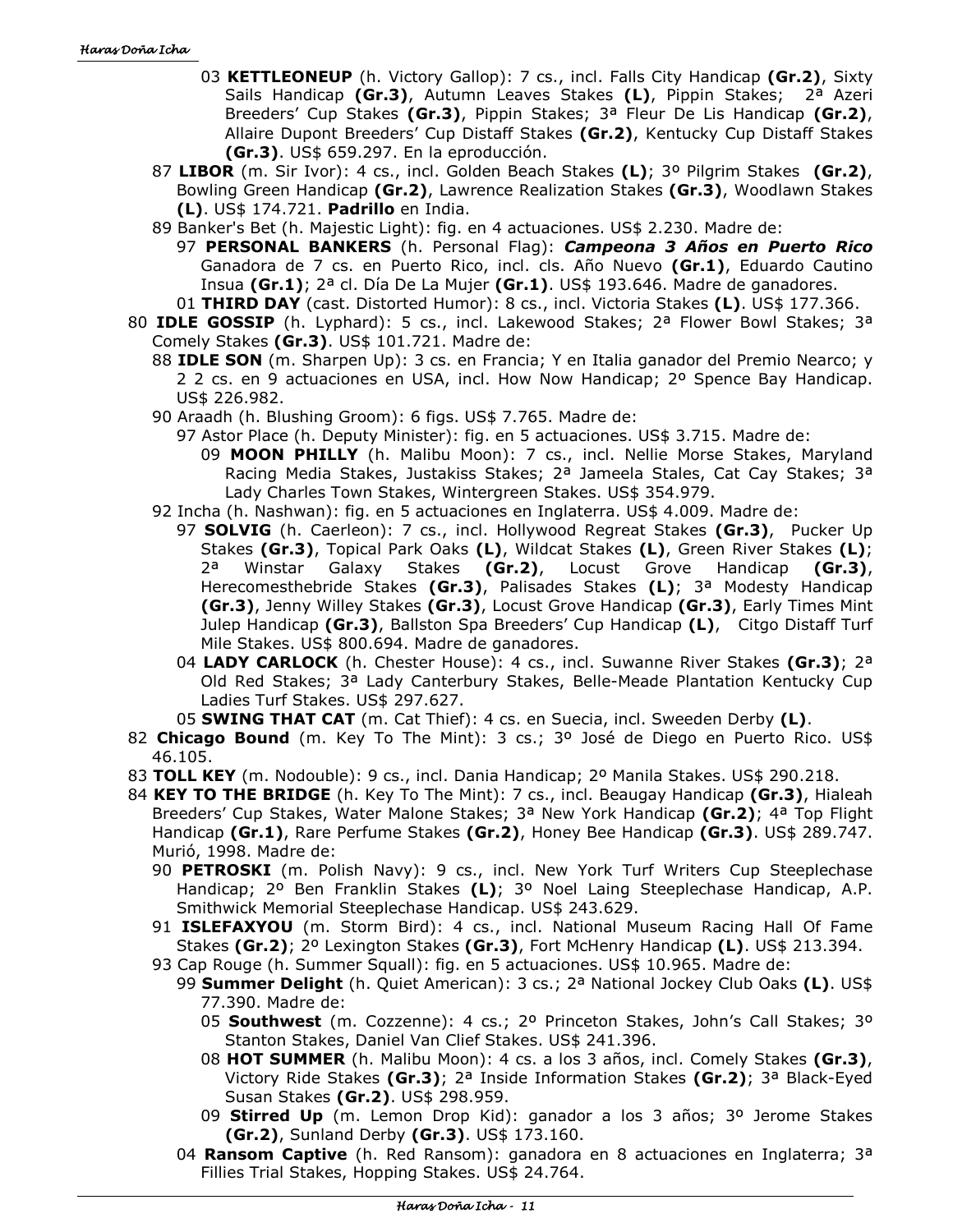- 95 **Candleinthedark** (h. Cox's Ridge): 3 cs.; 2ª Modesty Handicap **(Gr.3)**; 3ª Chriscinca Stakes, Grecian Flight Stakes. US\$ 199.696.
- 85 **TOLL FEE** (h. Topsider): 7 cs., incl. Weber City Miss Stakes; 2ª Rare Perfume Stakes **(Gr.2)**, Vagrancy Handicap **(Gr.3)**; 3ª Honey Bee Handicap **(Gr.3)**, Aqueduct Breeders' Cup Handicap **(Gr.3)**, Life At The Top Stakes. US\$ 333.917. Madre de:
	- 91 **The Bink** (h. Seeking The Gold): 3 cs.; 2ª Prom Stakes, Interborough Breeders' Cup Handicap **(Gr.3)**; 3ª Correction Handicap **(L)**, Berlo Handicap **(L)**, Holly Stakes. US\$ 135.889. Madre de:
		- 98 **COZZY CORNER** (h. Cozzene): 4 cs., incl. Valley View Stakes **(Gr.3)**, Just Smashing Stakes **(L)**; 3ª Lake George Stakes **(Gr.3)**, Jaipur Handicap **(Gr.3)**, Ballston Spa Breeders' Cup Handicap **(Gr.3)**, Memories Of Silver Stakes. US\$ 303.096. Madre de ganadores.
		- 99 **RISKAVERSE** (h. Dynaformer): 9 cs., incl. Queen Elizabeth II Invitational Challenge Cup Stakes**(Gr.1)**, Flower Bowl Invitational Stakes **(Gr.1)**, dos veces, Sands Point Stakes **(Gr.3)**, Cardinal Handicap **(Gr.3)**, Miss Grillo Stakes **(L)**; 2ª Garden City Breeders' Cup Handicap **(Gr.1)**, Beverly D. Stakes **(Gr.1)**, Diana Handicap **(Gr.1)**, Lake Placid Handicap **(Gr.2)**, Miesque Stakes **(Gr.3)**, Just A Game Breeders' Cup Handicap **(Gr.3)**; 3ª Frizette Stakes **(Gr.1)**, Beverly D. Stakes **(Gr.1)**, New York Handicap **(Gr.2)**. US\$ 2.182.429. Madre de:
			- 08 **Sadler's Risk** (cast. Sadler's Wells): 3 cs. en Irlanda; 2º App-Store Adonis Juvenile Hurdle **(Gr.2)**; 3º 4-Y-O Juvenile Hurdle **(Gr.1)**. £ 33,662.
			- 10 **SAY** (h. Galileo): 2 cs. en Irlanda e Inglaterra, incl. Dance Design Stakes **(Gr.3)**; 2ª Kilboy Estate Stakes **(Gr.2)**, EBF Galtres Stakes **(L)**; 3ª Matron Stakes **(Gr.1)**, Hurry Harriet Stakes **(L)**. £ 89,039.
	- 92 Tolltally Light (h. Majestic Light): 7 figs. US\$ 25,340. Madre e:
		- 09 **AIN SHE A SAINT** (h. Saintly Look): 7 cs., incl. Ellen's Lucky Star Stakes, Richmond Stakes, Frances Slocum Stakes, Shelby County Stakes; 2ª Shelby County Stakes, Indiana First Lady Stakes, Florence Henderson Stakes; 3ª Indiana Stallion Stakes. US\$ 494.711.
		- 10 **NEEDMORE CASH** (cast. Saintly Look): 3 cs. en USA en 9 actuaciones, incl. Gus Grissom Stakes. US\$ 124,868.
	- 96 **Devil's Egg** (cast. Devil's Bag): 4 cs.; 2º Beaulieu Of Am Spring Novice Hurdle Stakes. US\$ 133.486.
	- 97 Rahfee (h. Rahy): no corrió. Madre e:
		- 03 **TASTEYVILLE** (cast. With Approval): 5 cs., incl. Sport Page Handicap **(Gr.3)**; 2º Brooklyn Breeders' Cup Handicap **(Gr.2)**. US\$ 314.405.
	- 98 Easter Bunnette (h. Carson City): 3 cs. US\$ 36.851. Madre de:
		- 07 **HAVRE DE GRACE** (h. Saint Liam): *Caballo del Año, 2011. Eclipse Campeona Mayor, 2011*. Ganadora de 9 cs. en 16 actuaciones, incl. Woodward Stakes **(Gr.1)**, Apple Blossom Handicap **(Gr.1)**, Beldame Stakes **(Gr.1)**, Fitz Dixon Cotillion Stakes **(Gr.2)**, Azeri Stakes **(Gr.3)**, Obeah Stakes **(Gr.3)**, New Orleans Ladies Stakes; 2ª Alabama Stakes **(Gr.1)**, Delaware Oaks **(Gr.2)**, Delaware Handicap **(Gr.2)**, Go For Wand Stakes; 3ª Breeders' Cup Ladies Classic **(Gr.1)**; 4ª Breeders' Cup Classic **(Gr.1)**. US\$ 2.586.175. En la reproducción.
	- 99 Settling Mist (h. Pleasant Colony): ganadora en USA. USD\$ 71,540. Madre de:
	- 11 **TONALIST** (m. Tapit): 7 cs. en USA, incl. Belmont Stakes **(Gr.1)**, Jckey Club Gold Cup Stakes (Gr.1), 2 veces, Cigar Mile Handicap (Gr.1), Peter Pan Stakes **(Gr.2)**, Westchester Stakes (Gr.3); 2º Jim Dandy Stakes **(Gr.2)**. US\$ 1,077,000. **Padrillo**. 00 Toll Order (h. Loup Savage): disputó 4 cs. Madre de:
		- 08 **BOUQUET BOOTH** (h. Flower Alley): 4 cs., incl. Delta Downs Princess Stakes **(Gr.3)**, Silverbulletday Stakes; 3ª Regret Stakes **(Gr.3)**. US\$ 507.279.
- 87 **CHRISTIECAT** (h. Majestic Light): 11 cs., incl. Flower Bowl Handicap **(Gr.1)**, Diana Handicap **(Gr.2)**, Noble Damsel Stakes **(Gr.3)**, Vineland Handicap **(Gr.3)**, Beaugay Handicap **(Gr.3)**, Spicy Living Handicap **(L)**, Cardinal Handicap **(L)**; 2ª Queen Elizabeth II Challenge Cup Stakes **(Gr.2)**, Buckram Oak Handicap **(Gr.3)**, Suwannee River Handicap **(Gr.3)**, Blue Thor Stakes; 3ª Flower Bowl Handicap **(Gr.1)**, Beaugay Handicap **(Gr.3)**, Aqueduct Breeders' Cup Handicap **(L)**. US\$ 799.745. Exportada a Japón, 2001. Madre de: 04 **EXCUSE** (h. Boston Harbor): 3 cs. en Japón, incl. Queen Cup **(Gr.3)**.